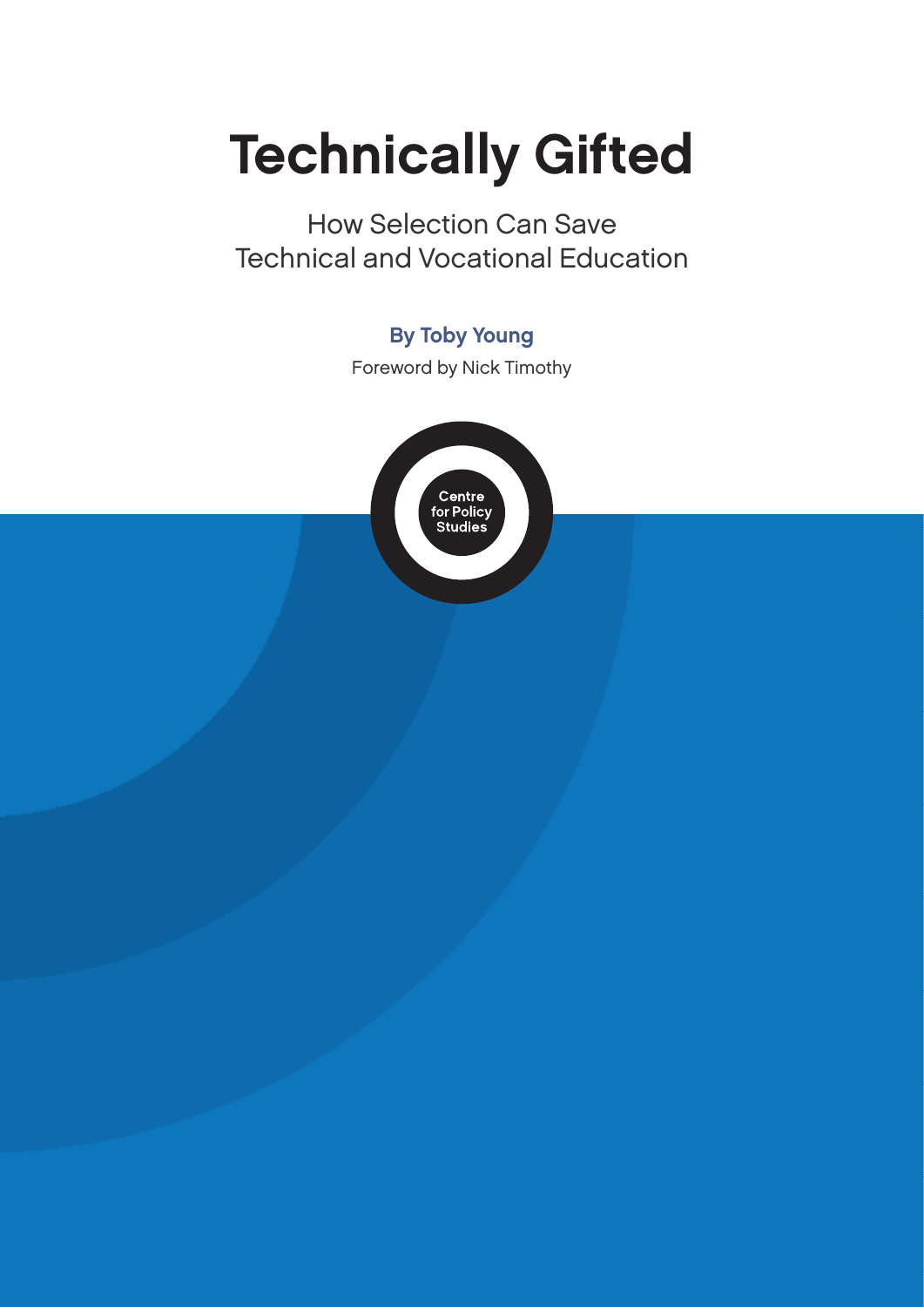

### About the Author

Toby Young is the co-founder of the West London Free School, the first free school to sign a funding agreement with Michael Gove, and a former director of New Schools Network. He is the author of four books, including How to Set Up a Free School and What Every Parent Needs to Know. In addition to his policy work in education, he has been employed as a teaching fellow at Harvard and a teaching assistant at Cambridge.

### About the Centre for Policy Studies

The Centre for Policy Studies is the home of the next generation of conservative thinking. Its mission is to develop policies that widen enterprise, ownership and opportunity. Founded in 1974 by Sir Keith Joseph and Margaret Thatcher, its track record as a think tank includes developing such policies as the raising of the personal allowance, the Enterprise Allowance, the ISA, transferable pensions, synthetic phonics and the bulk of the Thatcher reform agenda.

All CPS publications are editorially independent, and the views are the sole responsibility of the authors. Contributions are chosen for their value in informing public debate and should not be taken as representing a corporate view of the CPS or of its directors.

### Acknowledgements

The author would like to thank Gaynor Cheshire, Professor Ian Deary, Adrian Packer, Charles Parker, Dr Susanne Wiborg and Rachel Wolf for their help with this report. They are not responsible for any of the mistakes and the opinions expressed are the author's and not necessarily theirs.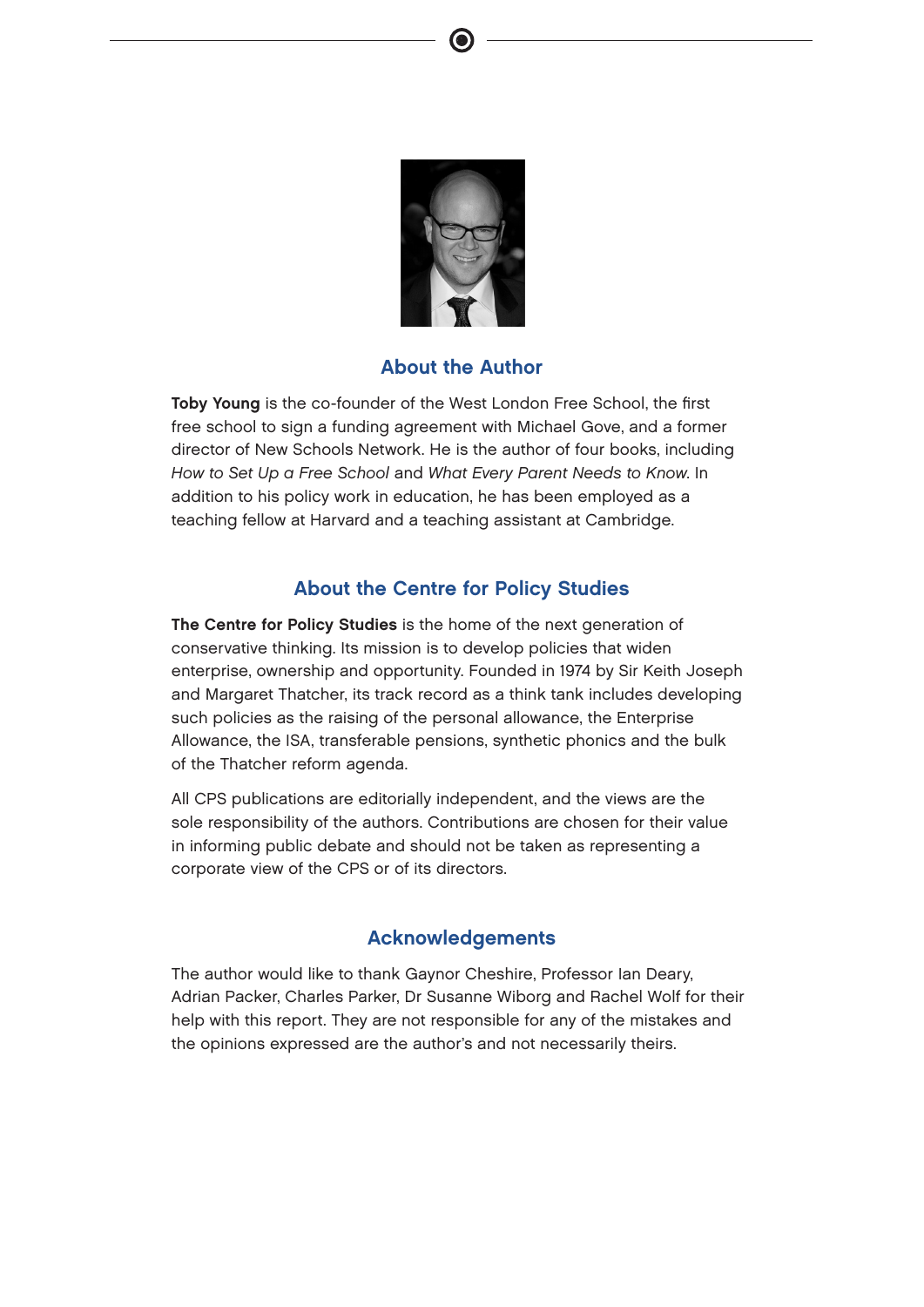## Foreword

### By Nick Timothy

Education in England has long suffered from two blind spots. The first – our failure to provide high-quality technical education – was part of Rab Butler's 1944 blueprint, but never came. The second – selection by aptitude or ability – is always attacked by the education establishment whoever advocates it and whatever the merits of their particular proposal.

Toby Young has therefore shown characteristic bravery in taking on both issues in this important report. As he says, Britain has serious skills shortages, and we need to do far better at educating young people in the STEM subjects: science, technology, engineering and maths.

This is why the Government is introducing new technical qualifications known as T-Levels, albeit too slowly, and promises new institutes of technology. But far more must be done if we are to have the kind of technical education the country needs. This report's proposal – that the Government should create a new generation of technical schools that select their pupils by aptitude – is one that ministers ought to take seriously.

The reason is, unlike many official reports, Young has identified why schools providing technical education have struggled in England: too often a pupil's suitability for technical education is judged by their lack of suitability for an academically rigorous alternative. This is a false choice, and it inevitably means technical education is treated as second best. As a result parents and pupils shun technical schools, which end up being treated as dumping grounds for unruly students who are unwanted elsewhere.

If we want to become world leaders in the STEM fields and meet our skills shortages with homegrown talent, this has to change. Young people should be encouraged to study technical subjects, and not only when teachers judge that they are not equipped for a purely academic education. For that to happen, a new generation of prestigious schools – selecting their pupils by aptitude, specialising in technical subjects, and still offering a core of academic subjects – can lead the way.

NIck Timothy served as joint chief of staff to Theresa May in Downing Street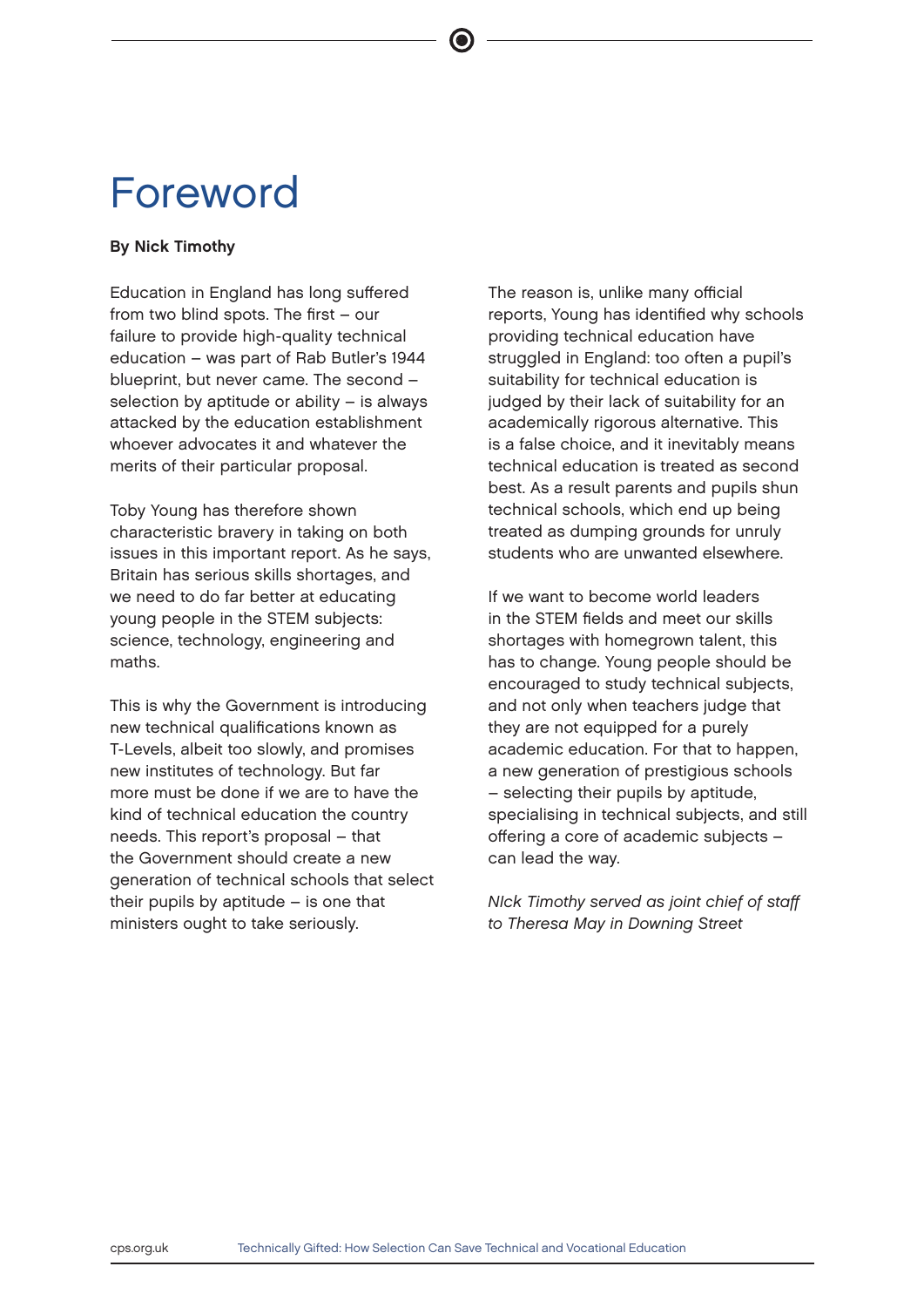## **Contents**

- 1 Executive Summary
- 3 The Case for Technical and Vocational Education

 $\bigcirc$ 

- **7** A History of Neglect
- 16 The Case for Selection
- 24 How to Make Selection a Reality
- 26 Conclusion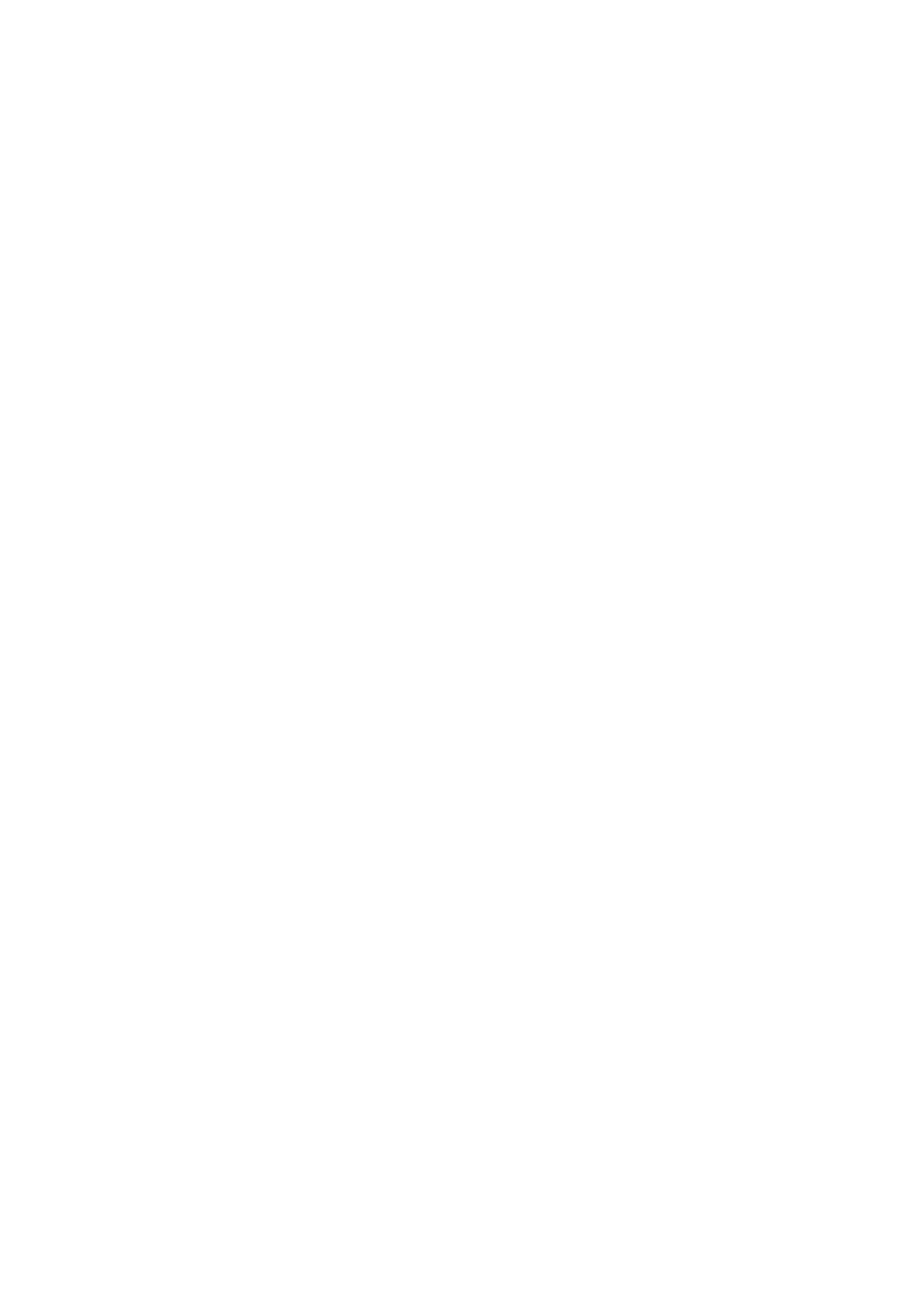### Executive Summary

For more than a century, education experts have been warning that Britain places too much emphasis on academic education and not enough on technical or vocational.

Today, there is not just a growing consensus that we need to redress the balance, but an increasing demand for high-quality technical/vocational schools. The growing skills gap in the UK means that by 2022 there are expected to be an additional 3.6 million vacancies<sup>1</sup> in skilled occupations, such as advanced manufacturing.

Since 2010, 118 technical/vocational schools have been set up, aimed at 14- to 19-yearolds with a particular aptitude for a range of skilled occupations – 57 University Technical Colleges (UTCs), 55 studio schools and six free schools. Yet with a few notable exceptions, they have not been successful.

To date, 36 of these schools have either been shut down, converted to other types of school or are earmarked for closure or conversion (26 studio schools, $2$  nine UTCs $3$ and one free school). This has caused embarrassment to successive governments, undermined the credibility of the education reform programme that these schools are linked with, and harmed the life chances of the students consigned to them.

'Tech Transitions: UTCs, Studio Schools, and [Technical and Cocational Education in England's](https://www.nuffieldfoundation.org/sites/default/files/files/Tech_transitions_May17.pdf)  [Schools'](https://www.nuffieldfoundation.org/sites/default/files/files/Tech_transitions_May17.pdf), Craig Thorley, IPPR, May 2017

- 2 ['DfE rubber-stamps closure of troubled studio](https://schoolsweek.co.uk/dfe-rubber-stamps-closure-of-troubled-studio-school/)  [school'](https://schoolsweek.co.uk/dfe-rubber-stamps-closure-of-troubled-studio-school/), Schools Week, 26th June 2018
- 3 ['UTC@harbourside is the ninth UTC to close'](https://schoolsweek.co.uk/utcharbourside-is-the-ninth-utc-to-close/), Schools Week, 2nd July 2018

"<br>The<br>tech The entire sector of specialist technical/vocational schools is perilously close to collapse  $\blacksquare$ 

Those technical schools that are still open are also facing significant obstacles. For example, pupils at UTCs have lower GCSE scores, make less progress and acquire fewer qualifications than their contemporaries at comprehensives.<sup>4</sup> More than half of the UTCs inspected by Ofsted so far have been ranked 'Requires Improvement' or 'Inadequate'.<sup>5</sup> Many of the schools are also in debt. If these problems aren't addressed there will be more closures.

There are many difficulties facing technical and vocational schools. But this report argues that their poor performance is largely due to the fact that they cannot select pupils, but must take all-comers – which in practice means that the headteachers of neighbouring comprehensives are using them as 'dumping grounds' for their most poorly behaved, low-attaining students.

This puts off pupils who might actually benefit from the specialised education on offer and leaves the schools with many unfilled places.<sup>6</sup> It also blights the life chances of the hard-to-teach children who end up in them, and those who share their classrooms.

- 4 ['Dividing our children at 14 has not worked',](https://www.thetimes.co.uk/article/dividing-our-children-at-14-has-not-worked-5hmdm9mrq) Michael Gove, The Times, 10th February 2017
- 5 ['An eighth UTC gets the bottom Ofsted grade'](https://feweek.co.uk/2018/06/28/an-eighth-utc-gets-the-bottom-ofsted-grade/), FE Week, 28th June 2018
- 6 'Tech Transitions: UTCs, Studio Schools, and Technical and Cocational Education in England's Schools[',](https://www.nuffieldfoundation.org/sites/default/files/files/Tech_transitions_May17.pdf) Craig Thorley, IPPR, May 2017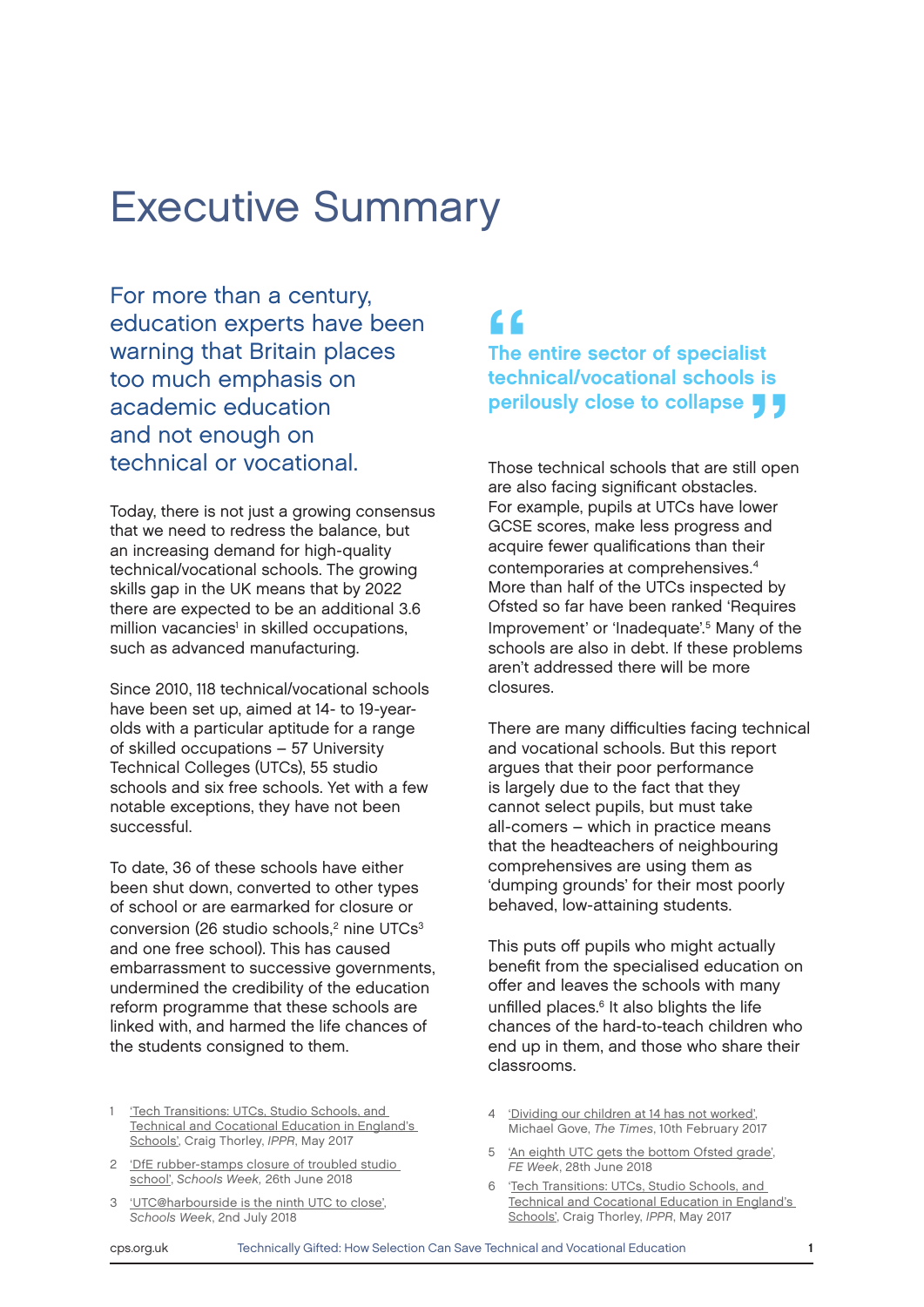England's two most successful technical/ vocational schools – the BRIT School for Performing Arts and Technology in London and Birmingham Ormiston Academy – are both selective and cater for those aged 14- 19. Historically, some of the most successful technical/vocational schools in Britain in the last 100 years – such as the 15 City Technology Colleges set up in the early 1980s, of which the BRIT School is one – have been selective.

In addition, some of the most successful technical/vocational schools in other countries are also selective, as well as selecting at a later age, such as the 14-18 magnet career academies in New Jersey and the technical/vocational high schools in South Korea, including the highly selective Meister Schools.

The fact that these schools are selective means they are not seen as dumping grounds or second best – and selecting at 14 rather than 11 ensures that the students they admit are ready and able to specialise in technical/vocational subjects while still taking on a core academic curriculum.

Technical and vocational education in Britain has a long history of failure. Secondary moderns, where councils steered children who failed the 11+ and where pupils had an opportunity to take qualifications in non-academic subjects, were, with a few exceptions, not particularly successful or popular. Under the current system, technical/vocational education is still seen as an 'alternative' for those who cannot cope with academic subjects or who have a range of emotional and behavioural difficulties. This means fewer pupils are willing to move aged 14 – and the majority of those who do end up in these schools make below average progress as they aren't designed to meet their complex needs.

In the 1990s, reforms to the qualification system to promote technical and vocational education largely failed, and so now the Government is creating T-Levels. This report argues that, if the Government wants England's technical/vocational schools to survive and thrive, it must cut the Gordian Knot linking technical and vocational

education to a lack of aptitude for academic subjects and allow these schools to select pupils according to aptitude for their particular specialisms at the age of 14.

Not only would this transform the fortunes of these schools, it would also enable the Department for Education (DfE) to set up new 14-19 technical/vocational schools that would be likely to succeed, including replicas of the BRIT School and BOA in other English cities like Manchester and Liverpool.<sup>7</sup> This would not require any amendment to primary or secondary legislation. A policy change by the Secretary of State for Education would suffice.

This reform would help with ministers' stated aim of boosting the status of technical and vocational education by making sure specialist 14-19 schools are not seen as a second-best option for those who fail at the academic route. It would also enhance the Government's efforts to improve the calibre of technical/vocational qualifications via the introduction of T-levels,<sup>8</sup> ensuring that those who take them (including a 45-day work placement at the end of each course) are not just employment-ready but motivated to seek a career in the relevant industry.

Above all, it would fundamentally improve the life chances, income and well-being of those who have an aptitude for this type of education and would like the opportunity to pursue it, rather than treating them – as we have done for so long – like second-class citizens.

- 7 Liverpool has two free schools that specialise in the performing arts linked to The Liverpool Institute for Performing Arts – LIPA Primary School and LIPA Sixth Form College – but not a 14-19 arts specialist school.
- 8 The Department for Business, Innovation and Skills and the Department for Education published the 'Post-16 Skills Plan' in 2016 which proposed that the current panoply of Level 3 technical/vocational courses should be replaced with just 15 technical routes, known as T-levels: agriculture, environmental and animal care; business and administrative; catering and hospitality; childcare and education; construction; creative and design; digital; engineering and manufacturing; hair and beauty; health and science; legal, finance and accounting; protective services; sales, marketing and procurement; social care; and transport and logistics. This recommendation was based on the conclusions of a review panel led by Lord Sainsbury. ('[Post-16 Skills](https://assets.publishing.service.gov.uk/government/uploads/system/uploads/attachment_data/file/536043/Post-16_Skills_Plan.pdf)  [Plan'](https://assets.publishing.service.gov.uk/government/uploads/system/uploads/attachment_data/file/536043/Post-16_Skills_Plan.pdf), Department for Business, Innovation and Skills & Department for Education, 2016.)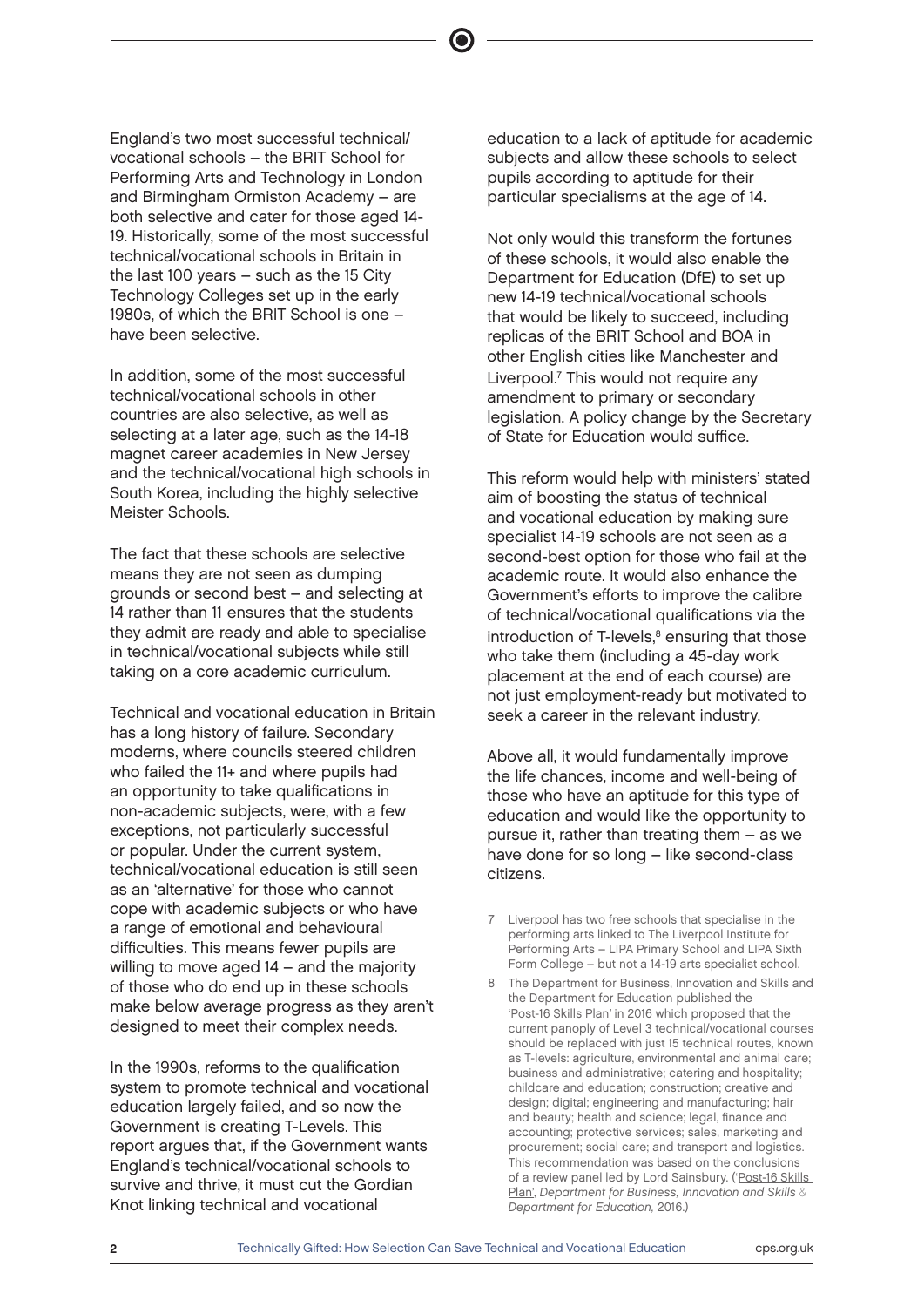## 1. The Case for Technical and Vocational Education

Technical and vocational education has always been a poor relation to other types of education in Britain, with the technical/vocational schools aimed at preparing children for particular occupations generally regarded by parents as less desirable than the other options on the table.

Some experts, such as the American historian Martin Weiner, attribute the low status of technical/vocational schools to the toxic legacy of 19th-century Romanticism, whose upper-middleclass devotees harkened back to a preindustrial arcadia and viewed commercial occupations as grubby and lower-class.<sup>9</sup> Others, such as the economist Alison Wolf, believe it is rational for parents and students to delay specialising in technical/ vocational subjects. Wolf points out that if children are placed on a vocational curriculum track before the age of 16 and don't do a 'common core' of at least five academic GCSEs it is hard for them to change tack and pursue an academic pathway. Eschewing specialisation, at least until the age of 16, is a way for young people to keep their options open.<sup>10</sup>

Before discussing technical and vocational education in more detail – and what, exactly, has gone wrong with this type of provision, and where it has gone right – we should pause to consider the arguments for and against specialist technical/vocational schools.

#### Academic or technical?

One of the most popular arguments in favour of 14-19 technical/vocational schools goes as follows. Not all children are capable of studying a 'common core' of five academic GCSEs, so those that aren't should be steered on to a technical/ vocational pathway once they embark on Key Stage 4 (which runs from ages 14 to 16). Specialist schools, such as UTCs and studio schools, are better placed than mainstream schools to provide this type of education.

This is a bad argument. While it may be true that a small minority of children lack the ability to pass GCSE exams in English, maths, science, history, geography, etc., that is only an argument for alternative, technical/ vocational schools at Key Stage 4 if you take it as a given that this type of education is less intellectually demanding than just studying traditional academic subjects.

As we will see from the brief history of technical/vocational schools below, it is this assumption that has long contributed to their second-class status and prevented them from flourishing. It is an assumption that seeps through much of the English school system to this day – and which has led to UTCs and studio schools being used as 'dumping grounds' by neighbouring schools for hard-to-teach children, to the detriment of both those pupils and these specialist schools.

<sup>9</sup> Martin Weiner, '[English Culture and the Decline](  Martin Weiner, English Culture and the Decline of the Industrial Spirit: 1850-1980 (Cambridge: Cambridge University Press, 1981)
  Alison Wolf, Review of vocational education: the Wolf report, Department for Education, 2011. Wolf points out that among children born in the UK in 2000 (the Millennium Cohort) 98% of all mothers, and 96% of mothers with minimal or no formal qualifications, want their children to go to university.
)  [of the Industrial Spirit: 1850-1980](  Martin Weiner, English Culture and the Decline of the Industrial Spirit: 1850-1980 (Cambridge: Cambridge University Press, 1981)
  Alison Wolf, Review of vocational education: the Wolf report, Department for Education, 2011. Wolf points out that among children born in the UK in 2000 (the Millennium Cohort) 98% of all mothers, and 96% of mothers with minimal or no formal qualifications, want their children to go to university.
)', Cambridge University Press, 1981

<sup>10</sup> Alison Wolf, 'Review of Vocational Education: the [Wolf Report'](https://www.gov.uk/government/publications/review-of-vocational-education-the-wolf-report), Department for Education, 2011. Wolf points out that among children born in the UK in 2000 (the Millennium Cohort) 98% of all mothers, and 96% of mothers with minimal or no formal qualifications, want their children to go to university.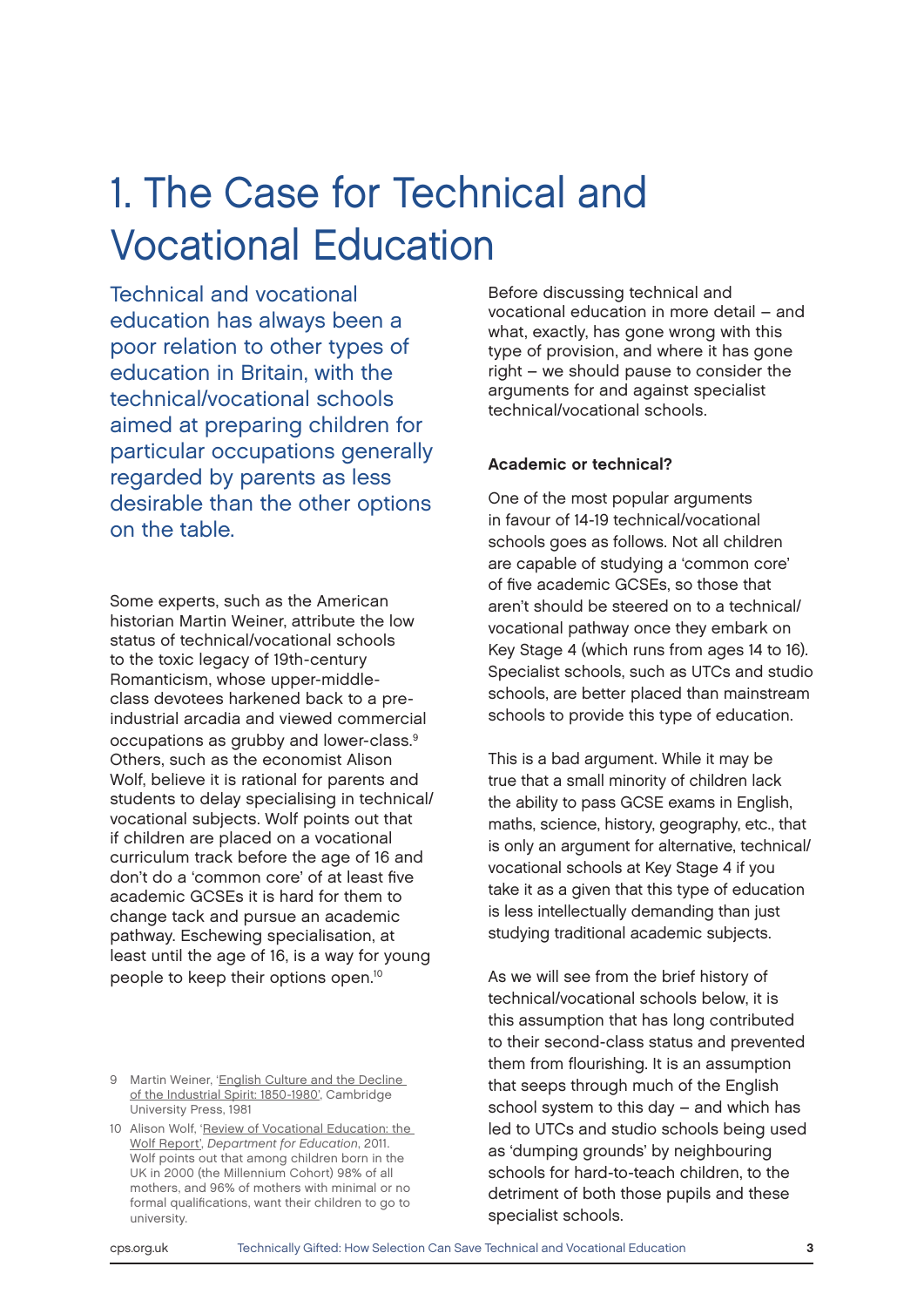If technical/vocational schools are to thrive, children's suitability for this type of education cannot be assessed on the basis of their unsuitability for a purely academic education. Members of the professional class, including headteachers, must stop thinking of this type of education as second best – as only being appropriate for 'other people's children'.<sup>11</sup>

Rather, children of all classes and all abilities should be steered towards technical/vocational education if they have a particular aptitude for it – and that aptitude should not be thought of as less valuable than an aptitude for a purely academic education, or as inversely proportional to it.

In other words, technical/vocational education must not be regarded as a second-best alternative to academic education if it is going to be taken seriously by higher education institutions and employers – not to mention children and their parents. And that will only happen if technical/vocational courses and qualifications are as intellectually rigorous as academic subjects.

This point is well made by Lord Baker, the former Conservative Education Secretary and the father of the UTC policy, in '14-18: A New Vision for Secondary Education' (2013).<sup>12</sup>It was also made by Damian Hinds, the current Education Secretary, in a speech on social mobility in July 2018.

'Technical education in this country has long been seen by many as the secondbest option to academic study and university,' he said. 'This Government is committed to making technical education a first-class option.' <sup>13</sup>

- 12 ['14-18: A New Vision for Secondary Education',](https://www.amazon.co.uk/14-18-New-Vision-Secondary-Education/dp/1780938446) ed. K. Baker (London: Bloomsbury, 2013).
- 13 'Education Secretary sets vision for boosting social [mobility',](https://www.gov.uk/government/speeches/education-secretary-sets-vision-for-boosting-social-mobility) Speech, 31st July 2018

Another argument for technical/vocational schools is to accept that some children have a particular aptitude for this type of education – that is, they're well-suited to it because they possess particular cognitive skills and not because they're incapable of studying traditional academic subjects – and maintain that those children are better served in specialist schools.

I am sympathetic to this argument, with two caveats. First, the general consensus among educational psychologists is that an aptitude for technical/vocational subjects is impossible to detect in 10/11-year-olds.<sup>14</sup> Indeed, one of the reasons the technical grammar schools created by the 1944 Education Act weren't more successful is because the children offered places were those who scored just below the pass mark in the 11+, not those who had a particular aptitude for the type of education on offer. So it makes sense, as discussed in part three of this paper, for technical/vocational schools to start at 14 rather than 11.

Second, children who go on to exhibit this aptitude should not be regarded as 'below average' or 'not academically bright' and should still be expected to do a 'common core' of academic GCSEs: this type of education should be regarded as complementary to the 'common core', not a substitute for it.

#### The skills gap

However, by far the strongest argument in favour of technical education is the current skills gap in the UK labour market – one that may get worse after Britain leaves the European Union. According to the UK Commission for Employment and Skills' Employer Skills Survey 2015, 43% of vacancies in skilled trades/occupations

<sup>11</sup> ['Other People's Children](https://www.amazon.co.uk/Other-Peoples-Children-happens-academically/dp/1911382535/)' is the name of a book on vocational education by Barnaby Lenon, Chair of the Independent Schools Council.

<sup>14</sup> ['English Technical and Vocational Education](http://www.cea.org.uk/files/2513/6795/8000/UTCDoc.pdf)  [in Historical and Comparative Perspective:](http://www.cea.org.uk/files/2513/6795/8000/UTCDoc.pdf)  [Considerations for University Technical Colleges',](http://www.cea.org.uk/files/2513/6795/8000/UTCDoc.pdf) William Richardson and Susanne Wiborg, Baker Dearing Educational Trust, 2010. 'Since the 1930s, when psychologists had first addressed the question of identifying those aptitudes marking out the technically-orientated child, they had reached a broad consensus that specific technical abilities were not detectable at the age of 10/11.'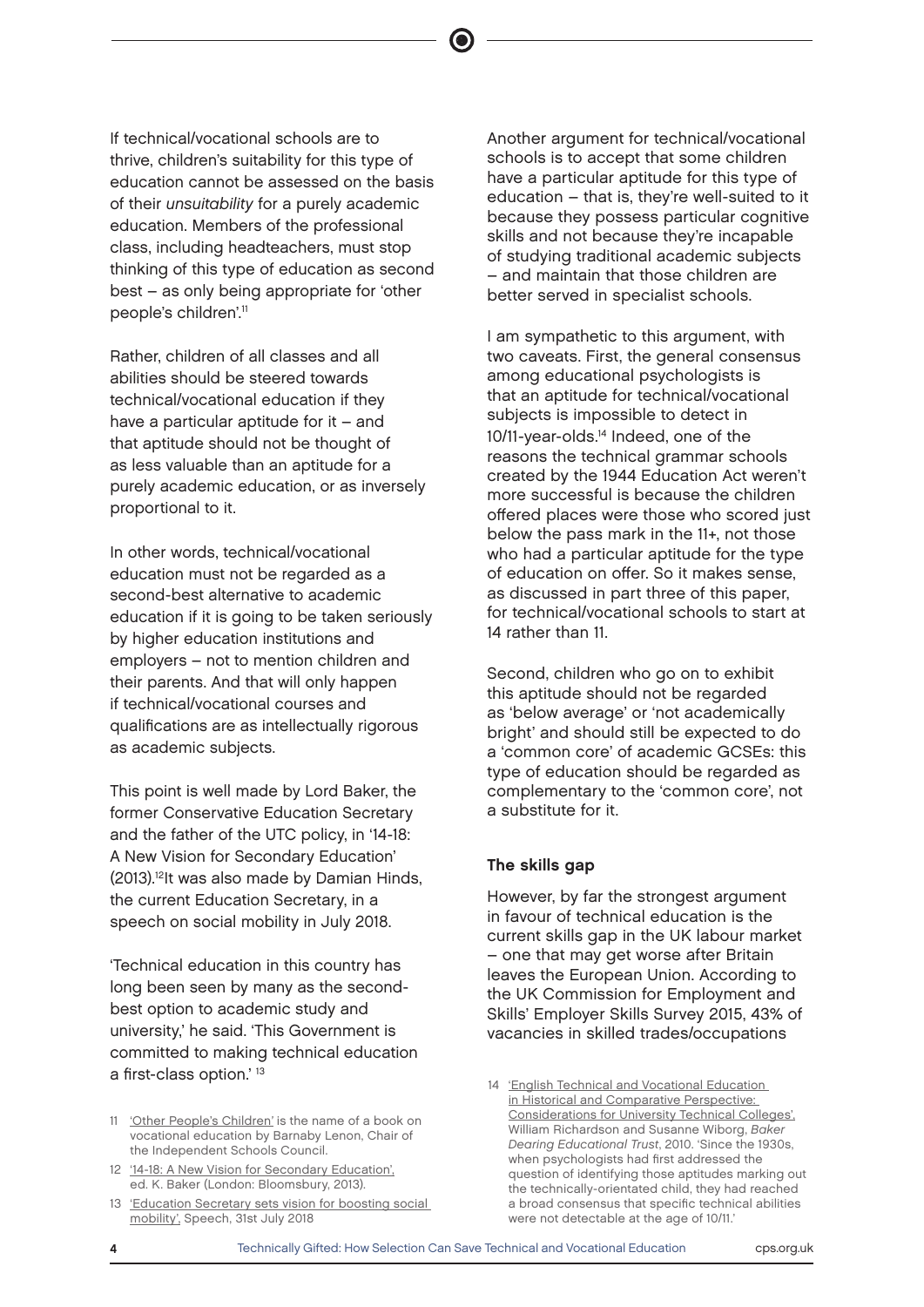were due to skills shortages in 2015, and an additional 3.6 million vacancies in mid-level skilled occupations, such as advanced manufacturing, are predicted to arise by 2022.

British school leavers are not at present well-placed to fill those gaps – only 36% of the population have sub-degree qualifications in skilled occupations, compared to an OECD average of 44% and over 60% in some European countries.<sup>15</sup> The economic urgency of filling this gap was acknowledged in the Government's Building our Industrial Strategy (2017) Green Paper, which emphasised the challenge posed by Brexit and the need to create a pipeline of indigenous young people with skills in STEM fields (science, technology, engineering and maths) to replace skilled migrant workers.<sup>16</sup>

While technical/vocational courses aimed at plugging those gaps are currently taught in some mainstream secondary schools, often in the form of BTECs, they are likely to be taught better at specialist schools which can focus their resources on preparing children to work in particular industries, such as gas, electricity and water, and develop close relationships with relevant employers. The closer the relationship to employers/industries, the more likely it is that the appropriate skills will be fostered.

Some might argue it would be better to provide such technical/vocational education at mainstream schools rather than specialist ones. But that would be contrary to the direction of travel in English education policy since 2010, which has been to encourage comprehensives to focus on the English Baccalaureate (EBacc), a qualification that requires students to do seven GCSEs chosen from a small-ish pot of academic subjects.

From 2022, all schools in England will be expected to enter 75% of their students for the EBacc, rising to 90% in 2025 (although UTCs and studio schools will be exempt). This inevitably means schools have started to devote more resources to the EBacc subjects and neglect technical/ vocational subjects. For instance, the Telegraph reported last year that over half the country's secondary schools had dropped Design and Technology as a GCSE subject.<sup>17</sup> With so many mainstream schools giving up on technical/vocational education, the need for specialist technical and vocational schools is even more acute.

The final argument is related to the present Government's wider agenda. Successive administrations have made the argument that technical and vocational education should not be seen as a second best. Overturning this prejudice has long been a goal of all three mainstream political parties – but such efforts have almost always focused on post-16 education.

The Dearing review, published in 1996, was about the attempt to create new post-16 qualifications in the technical and vocational sphere. It commented that 'the academic/vocational divide is widely associated in British attitudes with a division between the able and less able… this is damaging to the national interest, and to the optimal development of the wide range of talents among young people'. The report was part of a push to raise the status of non-academic education by then Prime Minister John Major, who commented: 'No one should doubt the commitment I feel to reversing this country's historic weaknesses in vocational education.' <sup>18</sup> Yet this push clearly did not work.

- 16 ['Building Our Industrial Strategy',](https://beisgovuk.citizenspace.com/strategy/industrial-strategy/supporting_documents/buildingourindustrialstrategygreenpaper.pdf) UK Government Green Paper, January 2017
- 17 'Design and Technology axed from nearly half of [schools, survey finds',](https://www.telegraph.co.uk/education/2017/03/10/design-technology-gcse-axed-nearly-half-schools-survey-finds/) The Telegraph, 10th March 2017
- 18 ['Review of Qualifications for 16-19 Year Olds',](https://files.eric.ed.gov/fulltext/ED403388.pdf)  Ron Dearing, HMSO, 1996, John Major's quote on page 74.

<sup>15 &#</sup>x27;The ex-head of Harrow who now offers advice [on plumbing and hairdressing',](https://www.theguardian.com/education/2018/jul/10/barnaby-lenon-harrow-school-head-vocational-education) Peter Wilby, The Guardian, 10th July 2018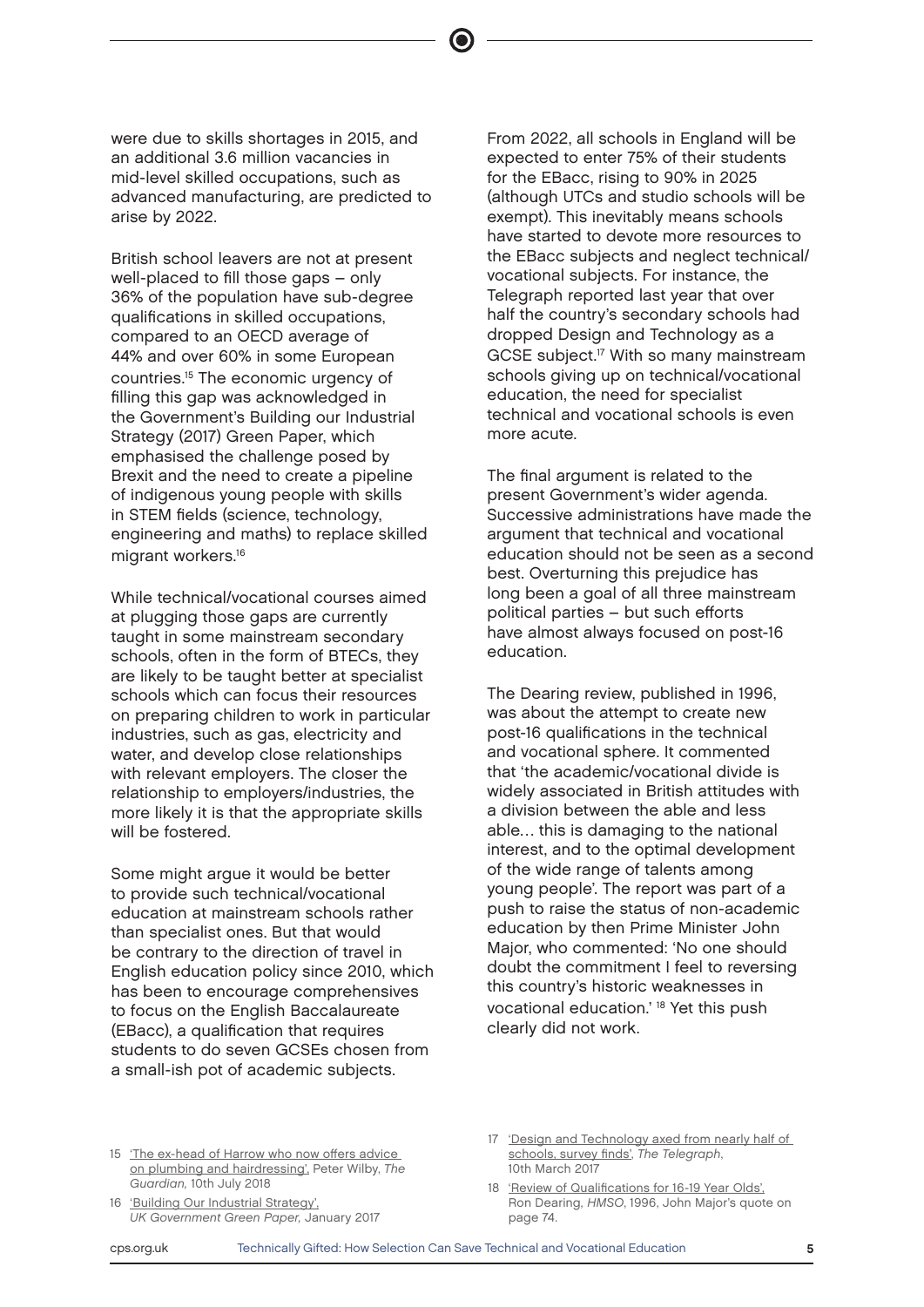Today, we again have a Prime Minister who is committed to ensuring technical and vocational education is seen as on a par with academic education. But again, the focus is on the choices available to children after they've done their GCSEs – in particular, via the introduction of T-levels and the building up of apprenticeships.

T-levels, which will impose some muchneeded intellectual coherence on the chaotic mishmash of post-16 technical/ vocational qualifications, should be supported. But if you focus the entire system of education up to age 16 on purely academic subjects, trying to bolt on a system of high-quality technical and vocational education at 16 will not work.

The adoption of T-levels at age 16 and greater spending on apprenticeships is more likely to raise the status of technical/ vocational education if it's accompanied by the introduction of selection-byaptitude for specialist schools with links to skilled occupations at the age of 14. In this way, the Government would signal that it regards this type of education as suitable for children of all abilities, not just those who find themselves without the necessary qualifications to do three A-levels.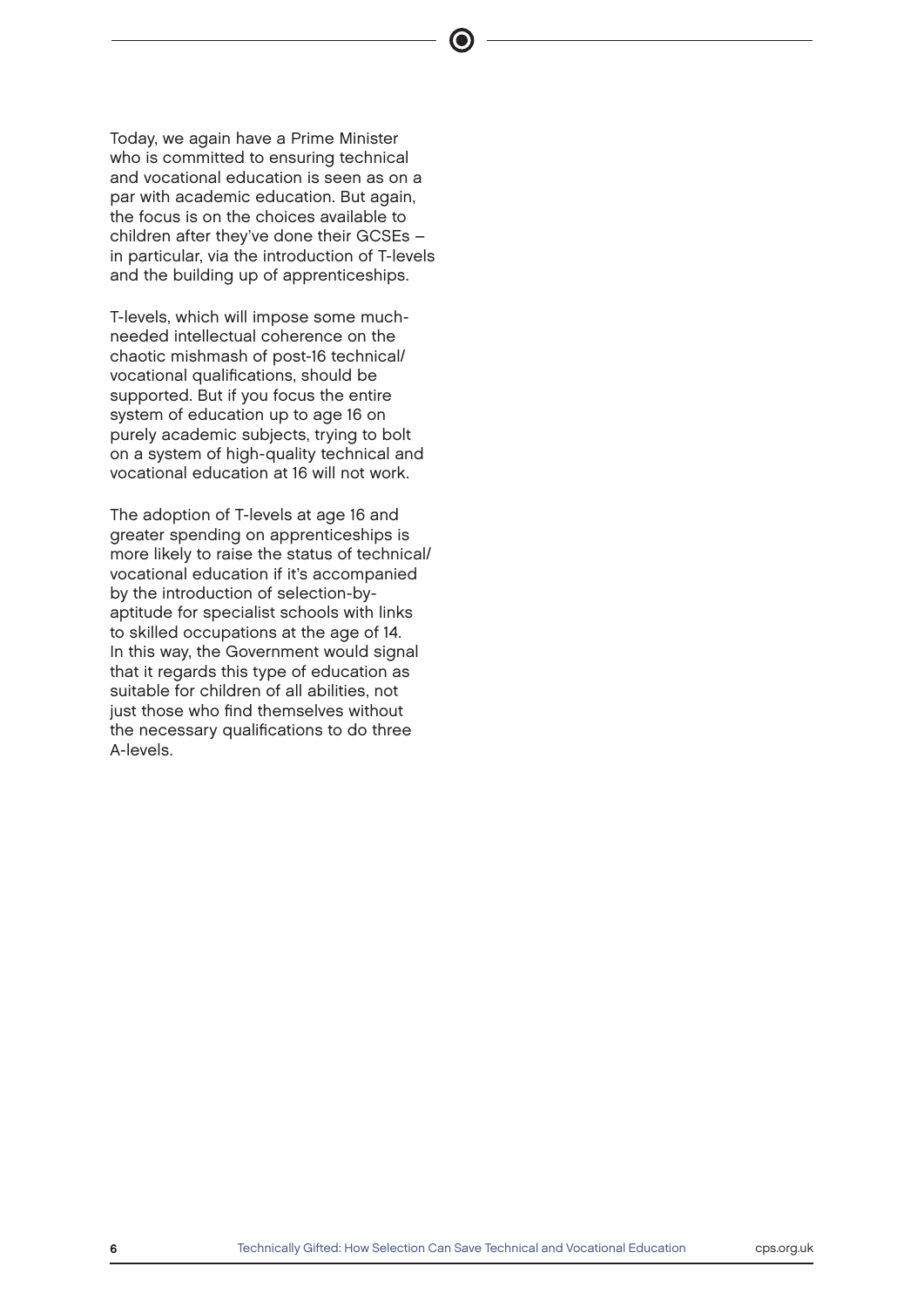## 2. A History of Neglect

The story of technical/vocational education in Britain is not a happy one. Among the first technical/vocational schools to be funded by the state were the higher elementary schools for those aged 12 to 15, established by local authorities at the beginning of the 20th century. According to an official report in 1906, these schools were for children destined for 'the lower ranks of commerce and industry' and were contrasted with secondary schools, which prepared young people for 'the higher ranks and the liberal professions.' <sup>19</sup>

By 1917, only 31 of these schools had been established in England and 14 in Wales. Other initiatives in the first half of the last century included central schools for those aged 12-15/16, and technical schools for those aged 13-15/16, but children attending them were ill-prepared to take the School Certificate – a crucial exam in English, foreign languages, science and maths that was introduced in 1917 and which children generally took at the age of 16.

The 'school cert' was valued more highly by employers than technical qualifications in subjects like handicrafts and metal work, even in 'the lower ranks of commerce and industry'. So the number of candidates taking these exams steadily declined: in 1932 it was just 2.3% of all examinees, and by 1938 just 1.9%.<sup>20</sup> Even in the central schools – more prestigious than technical schools – three-quarters of students were being entered for the 'school cert' by the early 1930s.

The 1944 Education Act attempted to impose an orderly pattern on Britain's patchwork quilt of a school system. It encouraged, but did not require, local authorities to phase out the various technical/vocational schools and replace them with secondary technical schools. However, for a variety of reasons, most of these schools failed to flourish – at their peak in 1954, they educated just 4.9% of schoolchildren aged 11 and over.

Some local authorities, such as Manchester, enthusiastically embraced this new approach and planned for 15% of secondary school children to attend the new technical schools. But others, such as Middlesbrough, refused to fund any of the new schools.

The secondary technical schools selected children at the age of 10/11, and were also referred to as 'technical grammar schools'. But with some exceptions, they were not popular with parents, who believed that a grammar school place would lead to better opportunities – an impression confirmed by the habit of offering places at these schools to children who scored just below the cut-off in the 11+.

19 Quoted in '[English Technical and Vocational](http://www.cea.org.uk/files/2513/6795/8000/UTCDoc.pdf)  [Education in Historical and Comparative](http://www.cea.org.uk/files/2513/6795/8000/UTCDoc.pdf)  [Perspective: Considerations for University Technical](http://www.cea.org.uk/files/2513/6795/8000/UTCDoc.pdf)  [Colleges',](http://www.cea.org.uk/files/2513/6795/8000/UTCDoc.pdf) William Richardson and Susanne Wiborg, Baker Dearing Educational Trust, 2010

20 ['English Technical and Vocational Education](http://www.cea.org.uk/files/2513/6795/8000/UTCDoc.pdf)  [in Historical and Comparative Perspective:](http://www.cea.org.uk/files/2513/6795/8000/UTCDoc.pdf)  [Considerations for University Technical Colleges',](http://www.cea.org.uk/files/2513/6795/8000/UTCDoc.pdf) William Richardson and Susanne Wiborg, Baker Dearing Educational Trust, 2010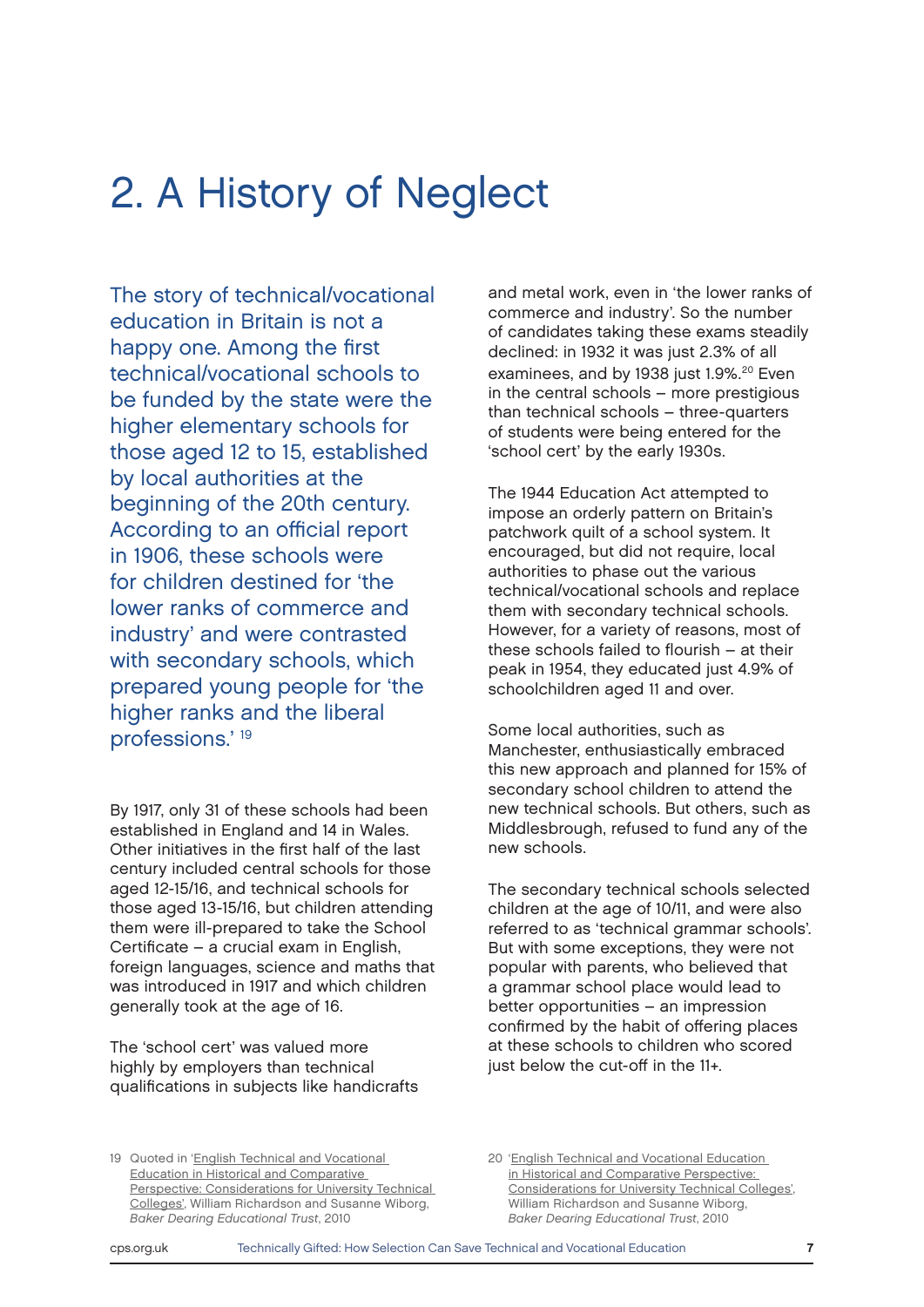In 1955, a Conservative education minister, David Eccles, concluded that the case for incorporating technical/vocational education into secondary moderns, rather than funding the expansion of specialist schools, was overwhelming. This decision echoed the official view that this type of education was only suitable for the 'average or less than average' child.<sup>21</sup> A further blow was struck by the Labour Education Secretary Anthony Crosland, who issued a directive in 1965 – the notorious Circular 10/65 – asking local authorities in England and Wales to start converting their secondary schools to comprehensives. That directive was modified by Margaret Thatcher when she became Education Secretary in 1970, who made it clear it was up to local authorities to decide whether to embrace comprehensivisation, but the die was cast. A majority of the 172 remaining technical grammar schools were in Labourcontrolled local authorities, and they were the most pro-comprehensive.

#### A rebirth of technical education?

In 1983, the Manpower Services Commission developed something called the Technical and Vocational Education Initiative (TVEI), which rewarded state secondary schools in England and Wales with extra funding if they included technical and vocational subjects on the curriculum for 14-19 year-olds. The Conservative minister responsible for this initiative – Norman Tebbit – promised a 'rebirth of technical education'. But that failed to happen, partly because the TVEI wasn't accompanied by any robust qualifications, and partly because in many comprehensives the introduction of these subjects was used by advocates of progressive teaching methods as a way to promote active, inquiry-based learning which proved ineffectual.

A similar attempt to create technical/ vocational courses for those aged 14-19 – going under the banner of 'diplomas' and developed at a cost of £345 million – was launched by Ed Balls in 2008 when he was Education Secretary. The first five were in Construction, IT, Media, Engineering and Society and Health and Development. These, however, were to be taught within the existing schooling system – and never enjoyed much currency with employers or universities. With fewer students than expected signing up for them, Balls's Tory successor Michael Gove discontinued them in 2011.

This left the existing technical/vocational qualifications, such as Level 2 (14-16) and Level 3 (16-19) BTECs. BTECs were first introduced in 1984 and are officially held to be 'equivalent' to GCSEs and A-levels – although many Level 2 BTECs, such as fish husbandry and nail technology services, were stripped of their 'equivalent' status in 2012, following the conclusion of a review led by Alison Wolf that they had little or no labour market value.<sup>22</sup>

In terms of separate technical/vocational schools, rather than qualifications, a short-lived attempt to revive specialist institutions occurred at the end of the 1980s, with the introduction of City Technology Colleges (CTCs) – secondary schools mainly specialising in technologyrelated subjects like science and maths and sponsored by local businesses or particular industries. (The original hope was that the sponsors would cover half their cost, but that failed to happen.) However, only 15 CTCs were set up, and today all but three have been converted to academies.

CTCs were allowed to select a majority of their students according to whether they had an aptitude for their specialisms, while also being required by law to accept children of all abilities. And it is striking that all three of the remaining

21 Quoted in 'English Technical and Vocational [Education in Historical and Comparative](http://www.cea.org.uk/files/2513/6795/8000/UTCDoc.pdf)  [Perspective: Considerations for University Technical](http://www.cea.org.uk/files/2513/6795/8000/UTCDoc.pdf)  [Colleges',](http://www.cea.org.uk/files/2513/6795/8000/UTCDoc.pdf) William Richardson and Susanne Wiborg, Baker Dearing Educational Trust, 2010

<sup>22</sup> ['Review of Vocational Education: The Wolf Report',](https://www.gov.uk/government/publications/review-of-vocational-education-the-wolf-report) Department for Education, 2011.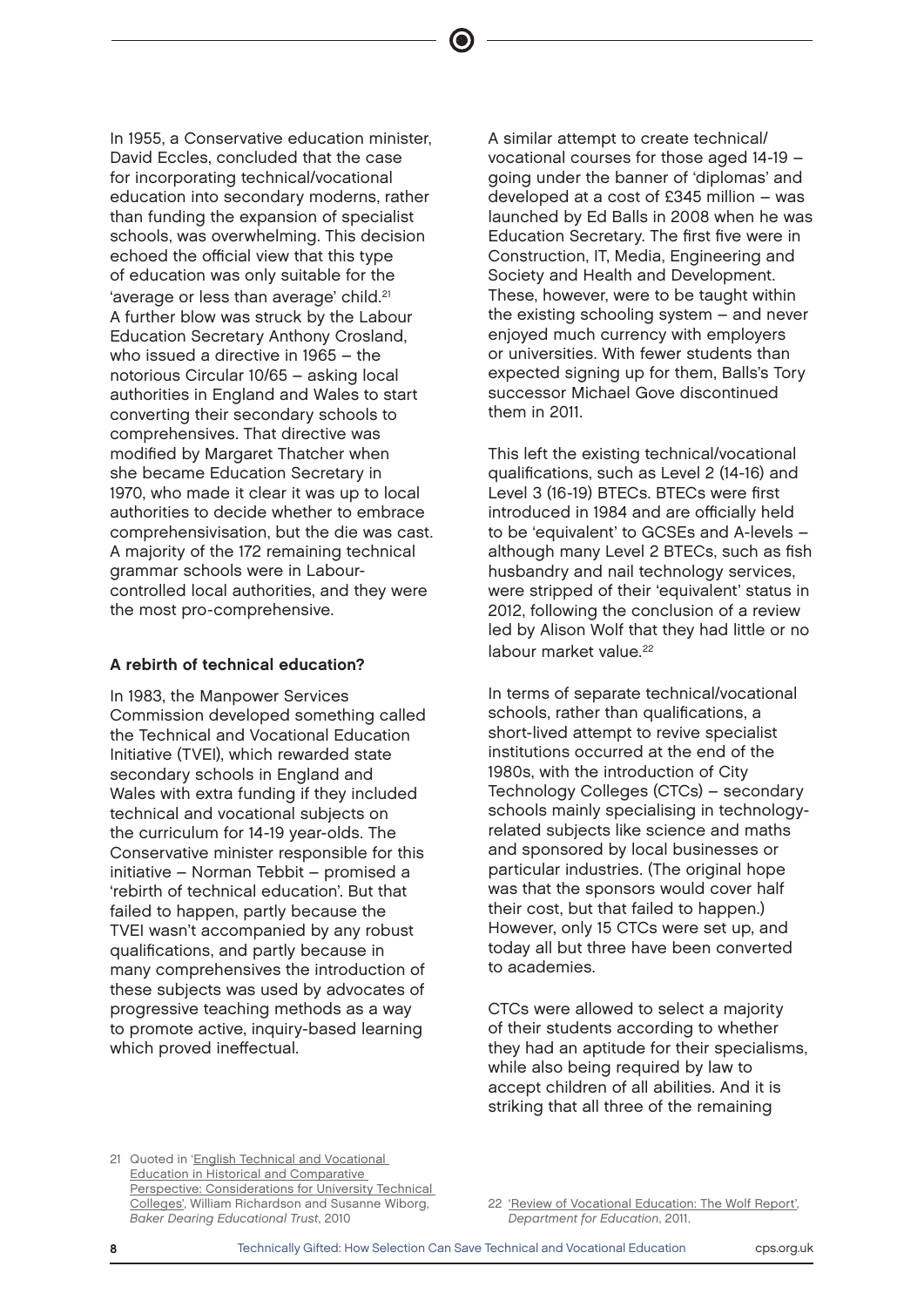CTCs are among the most successful mixed ability schools in England. Thomas Telford School in Shropshire, for instance, consistently gets the best GCSE results of any comprehensive in England.<sup>23</sup> But the one that's particularly interesting for the purposes of this report is the BRIT School for Performing Arts and Technology (see below).

John Major's Government launched a programme in 1993 whereby state secondary schools could apply for additional funding to develop a curriculum specialism in certain subjects, provided they could get matching funding from a local sponsor. As an additional incentive, schools with certain specialisms could select up to 10% of their pupils according to their aptitude for those specialisms.

Initially, most of the schools taking advantage of this opportunity developed technical specialisms – but the programme mushroomed to encompass academic specialisms too (although schools weren't allowed to select up to 10% of their pupils according to their aptitude for subjects like maths). By 2010, 3,068 of England's 4,403 maintained secondaries were specialist schools. In a generally favourable report on specialist science schools published in 2009, Alan Smithers and Pamela Robinson recommended that, in order to really thrive, these schools should be allowed to select their students according to their aptitude for science.<sup>24</sup> However, this was not acted upon. Today, specialist schools no longer receive additional funding from the DfE and the programme has lost momentum.

#### UTCs and Studio Schools

The most recent policy initiative with respect to technical/vocational education, dating back to 2010, is to make it available for 14-19 year-olds in schools specially built for that purpose – and where students are also expected to do a 'common core' of GCSEs.<sup>25</sup>

To date, 118 such schools have been set up. Of these, 57 have been University Technical Colleges (UTCs), 55 have been studio schools and six have been free schools.

UTCs and studio schools usually specialise in a particular field or fields – e.g., aviation engineering, the life sciences, construction and the built environment – and have links to employers and/or universities. Their school environments are often designed to resemble workplaces in the relevant occupations and the pupils are expected to attend for eight hours a day, mimicking the working day.

UTCs tend to have twice as many places in them as studio schools (e.g., 600 rather than 300), cost more to set up and have to pay to obtain an operating licence from the not-for-profit Baker Dearing Educational Trust (BDT). The equivalent for studio schools is the Studio Schools Network, but it does not have a licensing function and doesn't impose an annual levy.

25 In an interview in The Guardian in 2011, Kenneth Baker described UTCs as follows: 'The colleges, for 14- to 19-year-olds, will teach engineering, product design, health sciences, construction, environmental services and food technology – in short, anything that requires practical skills and specialised equipment – with employers asked to name specialisms that will be of most value locally. But pupils will also do English, maths and science, as well as humanities and foreign languages…' The Guardian, 1st March 2011. It's also worth noting that UTCs and studio schools are expected by the DfE to enter their pupils for English, Maths, at least two Science GCSEs and History or Geography, and are judged, both by the DfE and by Ofsted, according to how much progress their students make in those subjects, as well as three other GCSEs or equivalents.

<sup>23</sup> ['GCSE results: Thomas Telford School named top](https://www.telegraph.co.uk/education/educationnews/6101230/GCSE-results-Thomas-Telford-School-named-top-comprehensive.html)  [comprehensive',](https://www.telegraph.co.uk/education/educationnews/6101230/GCSE-results-Thomas-Telford-School-named-top-comprehensive.html) The Telegraph, 28th August 2009

<sup>24</sup> ['Specialist Science Schools'](https://www.researchgate.net/publication/281776026_Specialist_Science_Schools), Alan Smithers and Pamela Robinson, Centre for Education and Employment Research, University of Buckingham, 2009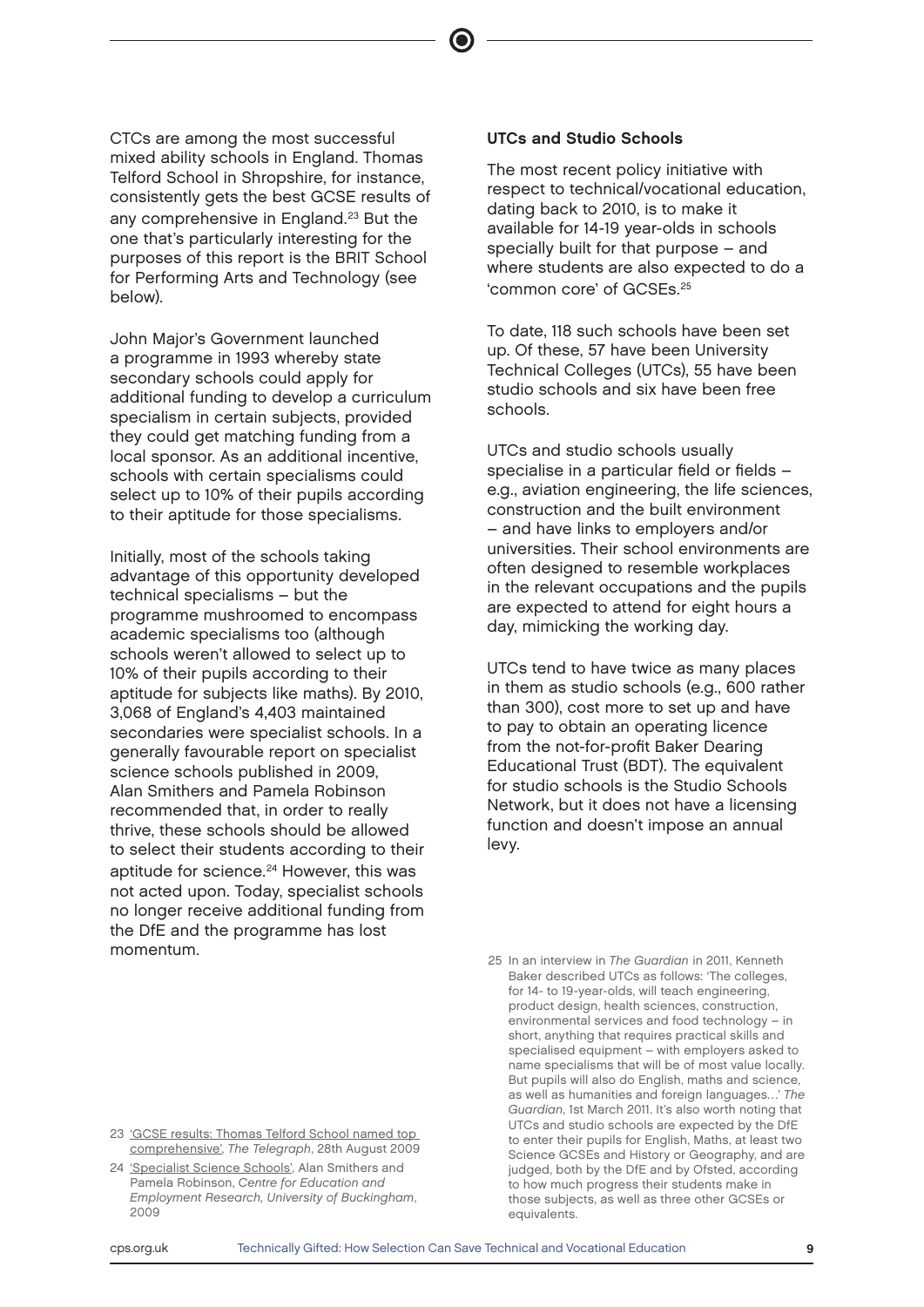In administrative terms, UTCs and studio schools are new academies set up under the provisions of the 2010 Academies Act, so funded directly by the DfE rather than via local authorities, and designated as 'free schools'. However, to complicate matters, six 14-19 technical/vocational free schools have been set up since 2010 in addition to the 112 UTCs and studio schools. The difference is that these schools are not badged as 'UTCs' or 'studio schools' and have no links to the BDT or the Studio Schools Network. None of these schools select for aptitude or academic ability.

With few exceptions, the UTCs and studio schools have not been a success. As of March 2018, 29 UTCs had been inspected by Ofsted and 59% of them were rated Requires Improvement ('RI') or Inadequate, compared to 11.6% of all schools.<sup>26</sup>

The BDT pointed out that if you exclude those UTCs which have since closed, the percentage rated RI or Inadequate falls to 48% – but the fact that eight of the 57 UTCs opened since 2011 have already closed, or converted to another type of school, is further evidence that they are far from flourishing (another is due to close next year). Indeed, subsequent Ofsted inspections have pushed the number of UTCs rated less than Good back up to over 50%, with more than a quarter of all those inspected so far rated Inadequate.<sup>27</sup>

As Michael Gove, the former Conservative Education Secretary, pointed out in a Times article in 2017: 'UTC pupils have lower GCSE scores, make less progress academically and acquire fewer qualifications than their contemporaries in comprehensives.'<sup>28</sup> In 2016, two-thirds of UTCs fell within the bottom 10% of schools nationally, as measured by their Progress 8 scores (a new attainment measure

28 ['Dividing our children at 14 has not worked',](https://www.thetimes.co.uk/article/dividing-our-children-at-14-has-not-worked-5hmdm9mrq) Michael Gove, The Times, 10th February 2017 introduced in 2015).<sup>29</sup> Their GCSE results in 2017 showed few signs of improvement, with UTCs securing an average Progress 8 score of -0.87, below every other type of school $30$ 

Studio schools fared slightly better by that metric, getting an average Progress 8 score of -0.69 in 2017 – but that still places them below every other type of school apart from UTCs. And according to other metrics, they are actually doing worse. The number of studio schools that have closed or converted to other types of school, or are due to shortly, is 26, a figure approaching 50% of the total.<sup>31</sup>

More than half of those inspected have received Ofsted ratings of RI or Inadequate and the Studio Schools Trust, the organization that initially oversaw the programme, closed last year as a result of funding problems due to 'uncertainty and delays'. To date, its successor organization – the Studio Schools Network – doesn't even have a website.

Following a policy review last year, the DfE has – understandably – shelved plans to set up any more studio schools, and has urged the 29 that remain open to join multi-academy trusts (MATs).<sup>32</sup> Unfortunately, few MATs will want to take them on, given their poor Ofsted ratings, below-average results and precarious finances.

- 31 ['DfE spent more than £23 million on failed studio](https://schoolsweek.co.uk/dfe-spent-more-than-23m-on-failed-studio-schools/)  [schools',](https://schoolsweek.co.uk/dfe-spent-more-than-23m-on-failed-studio-schools/) Schools Week, 15th June 2018
- 32 ['Studio schools to work more closely with MATs',](https://schoolsweek.co.uk/studio-schools-to-work-more-closely-with-mats/) Schools Week, 5th May 2018

<sup>26</sup> ['71% of UTCs rated less than Ofsted 'good' in the last](https://schoolsweek.co.uk/71-of-utcs-rated-less-than-ofsted-good-in-the-last-year/)  [year',](https://schoolsweek.co.uk/71-of-utcs-rated-less-than-ofsted-good-in-the-last-year/) Schools Week, 10th March 2018

<sup>27 &#</sup>x27;Three "inadequate" UTCs in a week as Lord Baker [blames Ofsted'](https://feweek.co.uk/2018/07/06/three-inadequate-utcs-in-a-week-as-lord-baker-blames-ofsted/), FE Week, 6th July 2018

<sup>29</sup> ['Tech Transitions: UTCs, studio schools, and](https://www.nuffieldfoundation.org/sites/default/files/files/Tech_transitions_May17.pdf)  [technical and vocational education in England's](https://www.nuffieldfoundation.org/sites/default/files/files/Tech_transitions_May17.pdf)  [schools',](https://www.nuffieldfoundation.org/sites/default/files/files/Tech_transitions_May17.pdf) Craig Thorley, IPPR, May 2017

<sup>30</sup> Progress 8 measures the progress children make between the ages of 11 and 16 and is calculated by looking at how well they do in their best eight GCSEs relative to their starting points at 11 and then comparing that progress to the average progress made by children with similar starting points nationally. A Progress 8 score of -0.87 means that children at UTCs, in aggregate, made below average progress in 2018 compared to children with similar starting points at all other state secondary schools in England. Attainment 8 measures the average point score children at a school achieve in their best eight GCSEs.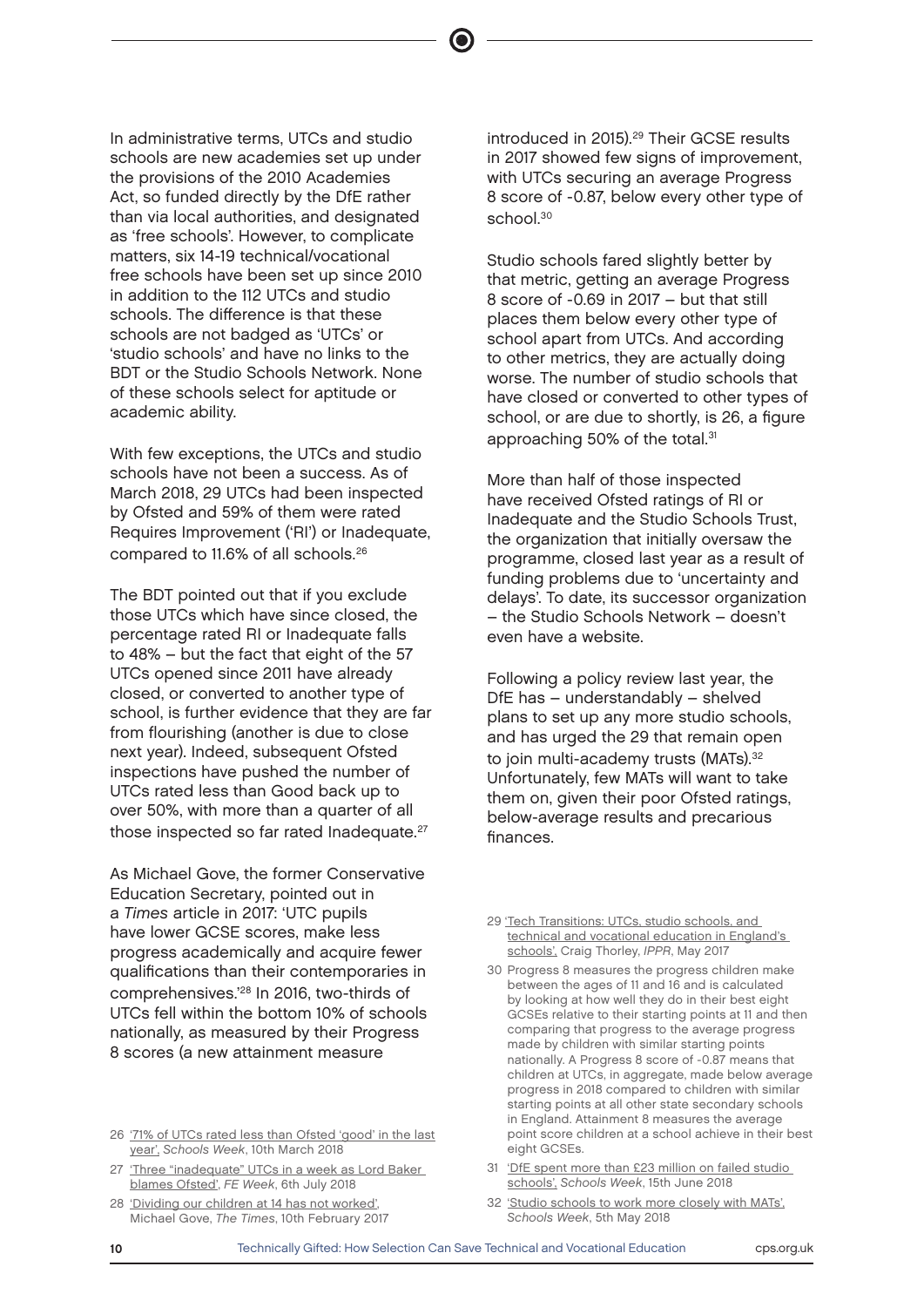Lord Baker and others still defend the UTC model. They claim that their alumni are overwhelmingly likely to have started an apprenticeship, stayed in education or got a job  $-$  i.e. avoided becoming NEETs $33$ – and that is the metric they should be judged by.

However, when the Institute for Public Policy Research (IPPR) looked at such claims for a report it compiled on UTCs and studio schools in 2017, it found that verifiable destination data was available for only two UTCs – JCB Academy and Aston University Engineering Academy – and, of these, one performed slightly above average on this metric, while the other was below. Of the eight studio schools for which some verifiable data was available, an average of 84% of students stayed in education or got jobs after completing Year 11, lower than the national average of 94%.<sup>34</sup>

#### What's the problem?

The difficulties that UTCs and studio schools face – particularly the high number of closures – stem from the fact that they are not very popular with children or parents. To give just one example, Bradford Studio School filled 36% of its places in its first year, 18% in year two, 8% in year three  $-$  and then closed. $35$  Seven UTCs and studio schools recruited fewer than 20 pupils for Year 10 in 2015-16, and an average of 39% of Year 10 places in 2015-16 went unfilled 36

According to FE Week, pupil numbers at two thirds of UTCs in 2016-17 were even lower than they were the previous year. The trade weekly also found that more than 50% of UTCs were less than half full,<sup>37</sup> and reported that the Education and Skills Funding Agency (ESFA) was trying to 'claw back' money from 39 of them, having funded places that the schools weren't then able to fill. Fifteen of the 39 were unable to pay back the ESFA on its usual timescales and one said the ESFA would have to wait three years before it was paid back in full.<sup>38</sup>

So why aren't these schools more popular?

In part, this is due to the reasons already discussed – disdain for a form of education that's thought to be for 'the lower ranks' and a reluctance by parents to limit their children's options by enrolling them at a technical/vocational school at the beginning of Key Stage 4.

Even though all children at UTCs and studio schools are expected to do at least eight GCSEs or equivalents, including the 'common core' of five academic GCSEs, that probably isn't as widely understood by parents as it should be – and in any case some pupils at these schools are being absolved of this requirement by teachers who don't think they can cope (one of the reasons for their dismal Progress 8 scores).<sup>39</sup>

- 38 ['Revealed: Low pupil numbers forced nearly every](https://feweek.co.uk/2018/01/18/revealed-low-pupil-numbers-forced-nearly-every-utc-to-hand-funding-back/)  [UTC to hand funding back'](https://feweek.co.uk/2018/01/18/revealed-low-pupil-numbers-forced-nearly-every-utc-to-hand-funding-back/), FE Week, 18th January 2018
- 39 'However, by looking at league table performance data, it would seem that 14-19 institutions are, on the whole, failing to deliver a broad and balanced curriculum to pupils. The fact that EBacc entry and achievement is well below the national average would suggest that more 14-19 institutions are opting to deliver either a technical or vocational offer. This means that they are largely opting to follow a model of specialisation, whereby they deliver qualifications less available in mainstream secondary schools, while choosing not to compete in the delivery of GCSEs in academic subjects.' ['T](https://www.nuffieldfoundation.org/sites/default/files/files/Tech_transitions_May17.pdf)ech Transitions: UTCs, Studio Schools, and Technical and Cocational Education in England's Schools', Craig Thorley, IPPR, May 2017
- 33 Not in Employment, Education or Training.
- 34 ['Tech Transitions: UTCs, Studio Schools, and](https://www.nuffieldfoundation.org/sites/default/files/files/Tech_transitions_May17.pdf)  [Technical and Cocational Education in England's](https://www.nuffieldfoundation.org/sites/default/files/files/Tech_transitions_May17.pdf)  [Schools'](https://www.nuffieldfoundation.org/sites/default/files/files/Tech_transitions_May17.pdf), Craig Thorley, IPPR, May 2017
- 35 'The failure of a significant number of UTCs and studio schools to recruit enough of pupils at age 14 is linked to the growing number which have been forced to close.' 'Tech Transitions: UTCs, Studio [Schools, and Technical and Cocational Education in](https://www.nuffieldfoundation.org/sites/default/files/files/Tech_transitions_May17.pdf)  [England's Schools',](https://www.nuffieldfoundation.org/sites/default/files/files/Tech_transitions_May17.pdf) Craig Thorley, IPPR, May 2017
- 36 ['Tech Transitions: UTCs, Studio Schools, and](https://www.nuffieldfoundation.org/sites/default/files/files/Tech_transitions_May17.pdf)  [Technical and Cocational Education in England's](https://www.nuffieldfoundation.org/sites/default/files/files/Tech_transitions_May17.pdf)  [Schools'](https://www.nuffieldfoundation.org/sites/default/files/files/Tech_transitions_May17.pdf), Craig Thorley, IPPR, May 2017

<sup>37</sup> ['Special interview: Lord Baker defends UTCs as](https://feweek.co.uk/2018/05/11/special-interview-lord-baker-defends-utcs-as-problems-pile-up/)  [problems pile up',](https://feweek.co.uk/2018/05/11/special-interview-lord-baker-defends-utcs-as-problems-pile-up/) FE Week, 11th May 2018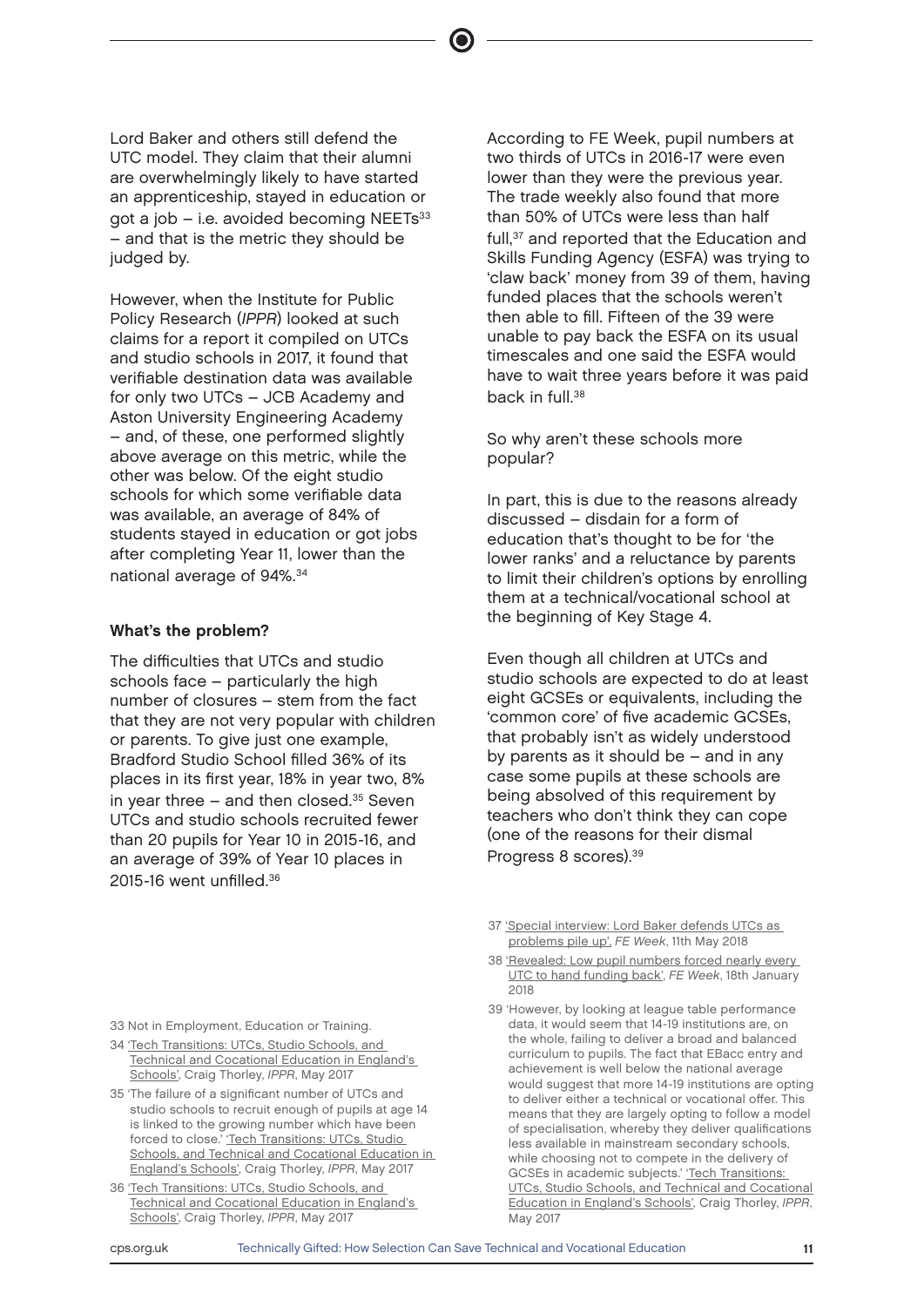All new schools face difficulty filling their places in the first few years because they are unknown quantities as far as parents are concerned – lacking results, Ofsted reports or positive word-of-mouth. Free schools have faced the same challenge<sup>40</sup> – but it's been a particular issue for UTCs and studio schools because of a broader parental scepticism about the value of technical/vocational education. The majority of free schools have overcome this problem and, in aggregate, are now more popular with parents than any other type of school.<sup>41</sup> However, UTCs and studio schools have not.

One additional difficulty they face is that they admit children at 14, which is not a standard transfer point in England's school system. On the contrary, 14 is an age when the vast majority of children are already settled in secondary schools.<sup>42</sup> (Fifteen LAs still operate middle schools, which generally cater to children aged 9-13, but children depart for high schools in those areas at the end of Year 8, not the end of Year 9 – and all but a handful of UTCs and studio schools start at Year 10.)

George Osborne acknowledged this difficulty when he appeared before the House of Commons Education Select Committee earlier this year. 'There was a question mark at having to start it at 14,' he said. 'There is an argument that I was digging into before I left office that moving school at 14 is not always the easiest thing and people are reluctant.' <sup>43</sup>

40 ['Many free schools significantly undersubscribed',](https://www.bbc.co.uk/news/education-19909369) BBC News, 11th October 2012

- 41 In 2016, secondary free schools attracted an average of 3.6 applicants per place, compared to an average of 2.4 applicants per place for local authority schools. ['The case for free schools'](https://www.newschoolsnetwork.org/sites/default/files/The%20case%20for%20free%20schools.pdf), New Schools Network, July 2017.
- 42 They also admit children at 16 and it's less uncommon for children to transfer to a new school at the end of Key Stage 4, but the post-16 sector is very competitive, with children facing a dizzying array of choices, including FE colleges for those interested in obtaining technical/vocational qualifications.
- 43 ['UTC architect George Osborne says 14 start age](https://schoolsweek.co.uk/utc-architect-george-osborne-says-14-start-age-hasnt-worked/)  ['hasn't worked',](https://schoolsweek.co.uk/utc-architect-george-osborne-says-14-start-age-hasnt-worked/) Schools Week, 2nd May 2018

I don't think this an insurmountable problem – many countries with successful technical/vocational schools admit children to these schools at the age of 14 – but it would be foolish to deny that schools expecting children to transfer at the end of Year 9 are at a disadvantage.

Apart from having to contend with the natural reluctance of children and parents to switch to different schools and abandon friendship groups in the middle of what is normally a seamless five-year period from 11-16.<sup>44</sup> UTCs and studio schools face a further complication in that secondary headteachers have a financial incentive to hang on to children at 14.

Filling places in Year 7 is often a challenge in itself, even though that's the standard primary-to-secondary transfer point. But filling places in Year 10 is considerably harder. If a secondary school is undersubscribed in Year 10 – a problem that's likely to continue in Years 11, 12 and 13 – those empty places will show up in the annual census that all schools have to undergo. The school then faces a cut in its budget for the following year.

Headteachers are keen to avoid such cuts at the best of times, but they're particularly reluctant to lose pupils in the current fiscal climate, with the amount schools get per pupil having fallen by eight per cent in real terms since 2010, according to the Institute for Fiscal Studies (admittedly after per pupil spending almost doubled in real terms during the Labour years).<sup>45</sup>

It is not surprising, then, that most headteachers regard neighbouring UTCs and studio schools as threats to their financial health and do what they can to frustrate their efforts to poach pupils.

<sup>44</sup> Some local authorities still operate a system of first, middle and high schools, but the age of transfer from the penultimate phase to the last stage is Year 9, not Year 10.

<sup>45 &#</sup>x27;[School spending on pupils cut by 8%, says IFS',](https://www.bbc.co.uk/news/education-44794205) BBC News, 12th July 2018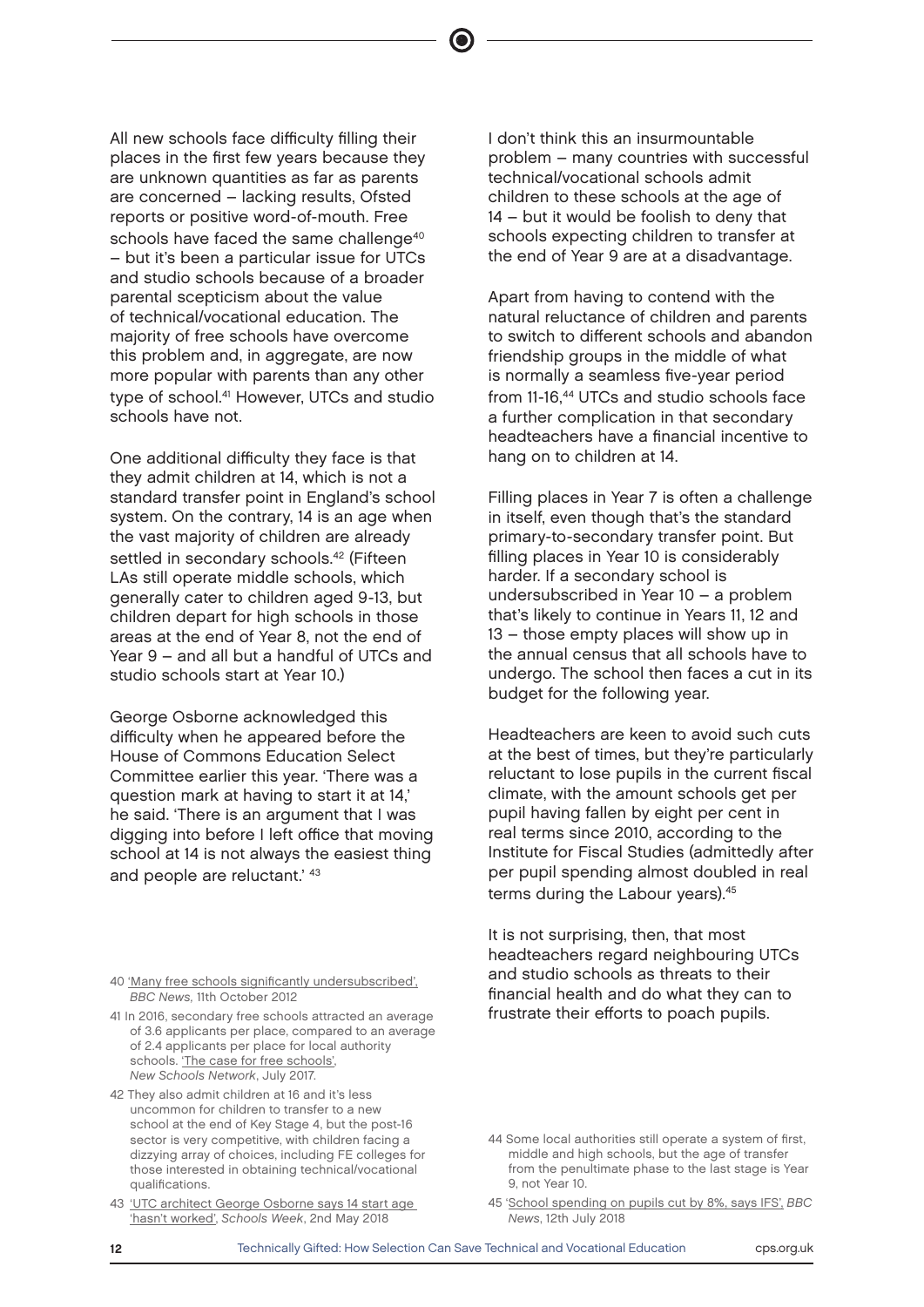The IPPR report on 14-19 technical/ vocational schools referred to earlier uncovered several examples of mainstream schools doing their best to sabotage their unwanted neighbours:

- Limiting pupil and parent awareness of the 14–19 institution, through a lack of signposting or appropriate careers advice, and/or blocking 14-19 institutions from having a presence at 'options evenings' or from running assemblies. This can prevent many pupils and parents from making full and informed decisions about the advantages and drawbacks of transition at 14.
- Bringing forward the commencement of Key Stage 4 from Year 10 to Year 9, meaning that any pupil who opts to transition at Year 10 would be disrupting their learning.
- Bolstering internal provision to directly compete with the 14-19 institution's specialism, thereby diluting its potential appeal. For example, introducing new vocational or technical options at Key Stage 4, or investing in new equipment also available at the 14-19 institution.

The IPPR report contained several quotes which sum up the situation:

**f**<br> **f**<br> **f**<br> **location** to the school to promote themselves]. Well [the studio school] might want to I don't know if they want to, but they definitely wouldn't [be allowed to]!<br>Headteacher, mainstream secondary s

Headteacher, mainstream secondary school

formation to... prospective<br>students... has been very difficult. Existing<br>the didn't example approaches Getting information to... prospective schools often didn't provide reasonable (or any) access to students.<br>Studio Schools Trust 2016<sup>46</sup>

46 'Tech Transitions: UTCs, Studio Schools, and Technical and Cocational Education in England's Schools['](https://www.nuffieldfoundation.org/sites/default/files/files/Tech_transitions_May17.pdf), Craig Thorley, IPPR, May 2017

Various remedies to these problems have been tried. Last year, the DfE made it a legal requirement for local authorities (LAs) to write to parents of Year 9 students informing them about other types of education available. When the Technical and Further Education Act 2017 came into force at the beginning of this year, it included an amendment tabled by Lord Baker – the 'Baker Clause' – forcing schools to open their doors to a 'range of education and training providers' including UTCs.<sup>47</sup> In addition, at least one UTC has started admitting children in Year 9 in an attempt to get around the fact that neighbouring schools are starting children's GCSE courses a year early.<sup>48</sup>

Unfortunately, there are few signs that these solutions are working. Schools Week uncovered evidence that England's largest MATs were failing to comply with the 'Baker clause',<sup>49</sup> forcing the DfE to intervene.<sup>50</sup> Baker claims the number of pupils at UTCs increased by 20% between 2017 and 2018, $51$  but there is no way to verify that – and, if true, it could just be because they're one year older (new schools tend to fill up one year group at a time). Another UTC was earmarked for closure this year, as were at least three studio schools, all operating at less than 50% capacity, which suggests recruitment is still an issue  $52$ 

- 47 "Baker clause' will force hostile schools to open door [to FE](https://feweek.co.uk/2017/02/23/baker-victory-will-force-hostile-schools-to-give-fe-providers-access-to-students/)', FE Week, 23rd February 2017
- 48 ['Special interview: Lord Baker defends UTCs as](https://feweek.co.uk/2018/05/11/special-interview-lord-baker-defends-utcs-as-problems-pile-up/)  [problems pile up'](https://feweek.co.uk/2018/05/11/special-interview-lord-baker-defends-utcs-as-problems-pile-up/), FE Week, 11th May 2018
- 49 ['Baker clause: MATs failing to meet new rules',](https://schoolsweek.co.uk/baker-clause-mats-failing-to-meet-new-rules/) Schools Week, 26th January 2018
- 50 ['DfE takes action to force schools to follow the](https://schoolsweek.co.uk/dfe-takes-action-to-force-schools-to-follow-the-baker-clause/)  ['Baker Clause'',](https://schoolsweek.co.uk/dfe-takes-action-to-force-schools-to-follow-the-baker-clause/) Schools Week, 11th May 2018
- 51 ['Special interview: Lord Baker defends UTCs as](https://feweek.co.uk/2018/05/11/special-interview-lord-baker-defends-utcs-as-problems-pile-up/)  [problems pile up'](https://feweek.co.uk/2018/05/11/special-interview-lord-baker-defends-utcs-as-problems-pile-up/), FE Week, 11th May 2018
- 52 ['Two studio schools near their end',](https://schoolsweek.co.uk/two-stoke-studio-schools-near-their-end/) Schools Week, 12th June 2018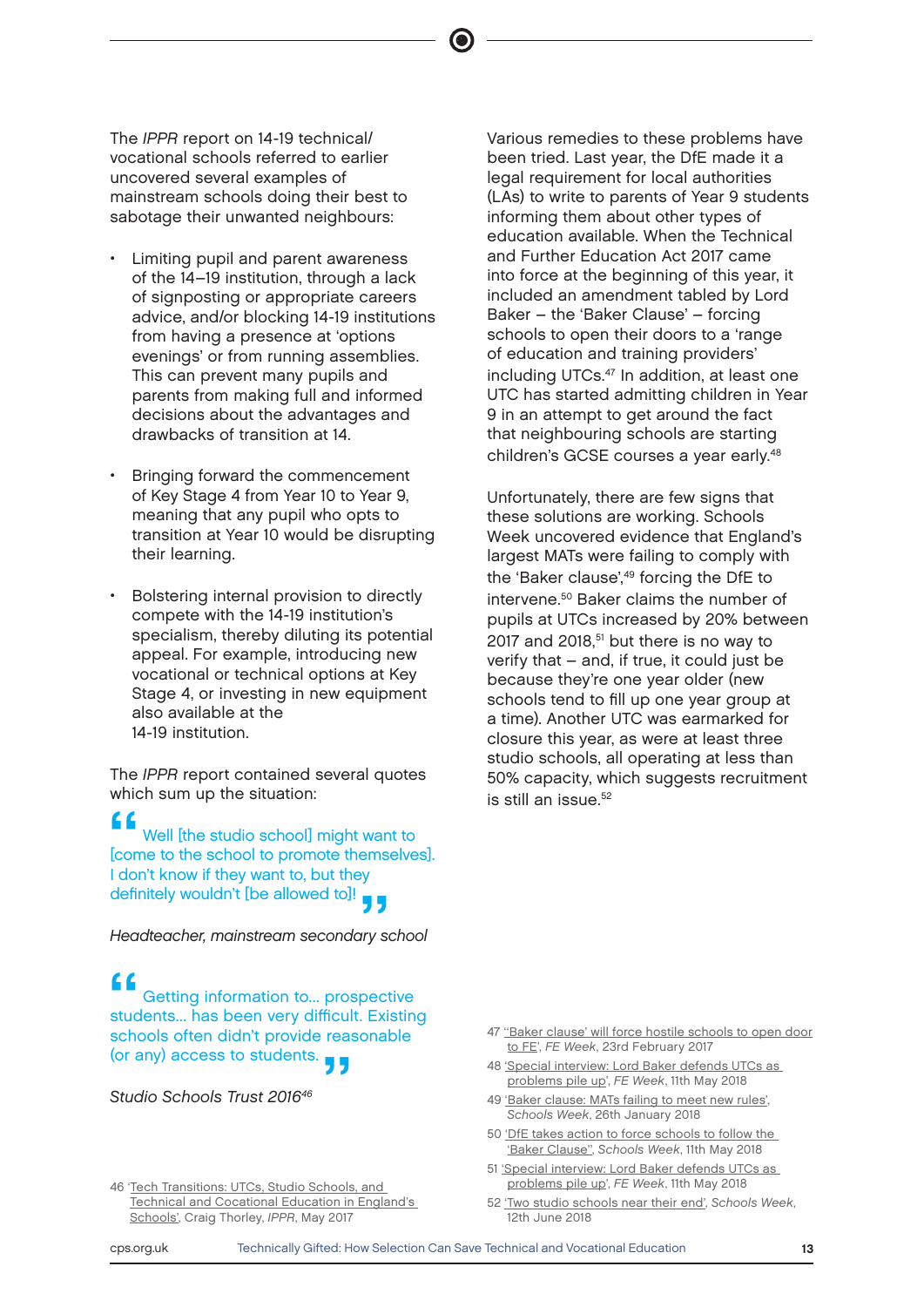#### A cycle of decline

As a result of the problems above, the only pupils that 14-19 schools have no difficulty recruiting are low attainers, persistent absentees, children with special educational needs and those who are falling behind due to poor behaviour. That was the finding of last year's IPPR report – corroborated by a report from the National Foundation for Educational Research (NFER) <sup>53</sup> – which uncovered evidence that the headteachers of neighbouring schools are pushing 'struggling' students into UTCs and studio schools in order to inflate their own Progress 8 and Attainment 8 scores.<sup>54</sup> One school even tried to move 45 pupils from its bottom sets into the local UTC.<sup>55</sup>

Presumably, such headteachers are calculating that any financial disadvantages incurred by losing these pupils will be offset by a boost in their school's league table position, as well as the ancillary benefit of poisoning the reputation of a rival.

As the executive principal of one studio school told the IPPR: 'I feel that [local mainstream secondary schools] are trying to stitch us up with some of their most challenging students.' That was also the diagnosis of David Nichol, then the head of the Studio Schools Trust, who told the Times Educational Supplement in 2016 that secondary schools were dumping 'inappropriate' pupils on studio schools to game the league tables.<sup>56</sup>

An additional incentive for such headteachers is that if they can persuade their most badly behaved students to enrol at UTCs and studio schools voluntarily they won't have to permanently exclude them. As a rule, headteachers try to keep

- 54 '[Tech Transitions: UTCs, Studio Schools, and](https://www.nuffieldfoundation.org/sites/default/files/files/Tech_transitions_May17.pdf)  [Technical and Cocational Education in England's](https://www.nuffieldfoundation.org/sites/default/files/files/Tech_transitions_May17.pdf)  [Schools'](https://www.nuffieldfoundation.org/sites/default/files/files/Tech_transitions_May17.pdf), Craig Thorley, IPPR, May 2017
- 55 ['UTCs want 'best fit' pupils](https://schoolsweek.co.uk/utcs-want-best-fit-pupils/)', Schools Week, 1st July 2017
- 56 ['Studio schools being landed with 'inappropriate'](https://www.tes.com/news/tes-magazine/tes-magazine/studio-schools-being-landed-inappropriate-pupils)  [pupils',](https://www.tes.com/news/tes-magazine/tes-magazine/studio-schools-being-landed-inappropriate-pupils) TES, 15th April 2016

expulsion to a minimum because Ofsted frowns on schools with above-average permanent exclusion rates. They therefore engage in less draconian forms of 'offrolling' instead, a practice criticised in a recent report by the Education Select Committee.<sup>57</sup>

Yet steering children likely to do badly in their GCSEs into UTCs and studio schools – a prime example of under-theradar 'off rolling' – does them few favours. These schools usually lack the capacity to cope with these kids, many of whom have complex needs. Moreover, there's no reason to think they're more likely to thrive in specialist technical/vocational schools than in mainstream schools – another instance of the mistaken view that this type of education is more appropriate for less able students, or that there is some kind of link between a lack of academic talent and technical/vocational aptitude.

The neighbouring heads would serve these children better by creating alternative provision (AP) units within their own schools – or, if they're in a MAT, persuading the CEO of the MAT to set up a MAT-wide AP – or by finding a suitable AP in the local area.

Admittedly, the schools in the AP sector are highly variable. A particular issue is that those run by private providers aren't inspected by Ofsted, making them hard to assess. But UTCs and studio schools are not responsible for the failure of such pupils, and shouldn't be made to suffer for it.58

<sup>53</sup> ['University Technical Colleges: Beyond the](https://www.nfer.ac.uk/media/1888/imsa01.pdf)  [headlines',](https://www.nfer.ac.uk/media/1888/imsa01.pdf) K. Kettlewell, D. Bernardinelli, J. Hillary, C. Sumner, NFER, June 2017

<sup>57</sup> ['Forgotten Children: Alternative Provision and the](https://publications.parliament.uk/pa/cm201719/cmselect/cmeduc/342/34202.htm)  [Scandal of Ever Increasing Exclusions'](https://publications.parliament.uk/pa/cm201719/cmselect/cmeduc/342/34202.htm), House of Commons Education Select Committee, 25th July 2018

<sup>58</sup> The Education Select Committee recommended that the weighting of Progress 8 and other accountability measures should be changed to take account of every pupil who has spent time at a school in proportion to the amount of time they spend there in order to reduce schools' incentive to engage in 'off-rolling'. That might go some way to stopping UTCs and studio schools being used as 'dumping grounds', but granting them the right to turn away students who have no aptitude for their particular specialisms would be a more effective solution.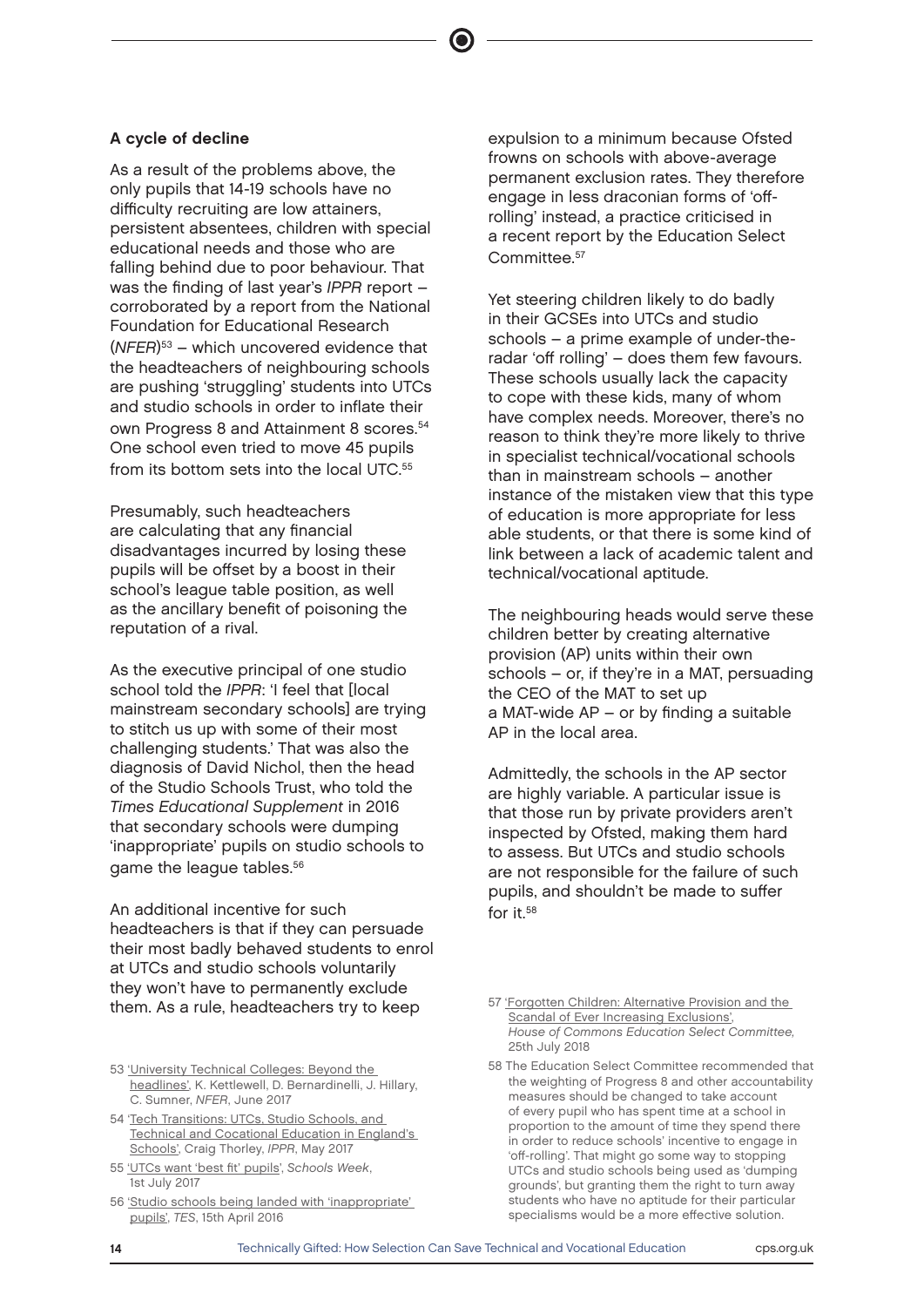The IPPR report concluded that UTCs and studio schools are locked in a 'cycle of decline'. Their failure to recruit sufficient pupils in Year 10 means they have no choice but to accept low-attaining, hardto-teach children that the neighbouring secondaries are trying to off-load. That, in turn, means they get bad Ofsted reports and poor GCSE results, which makes it even harder to recruit – not just in Year 10 but also in Year 12.

In effect, such schools have been transformed into APs in all but name, saddled with children – sometimes highly vulnerable children – who have no aptitude for or interest in their specialisms and which they lack the expertise or resources to help.

And to cap it all, because they're under-subscribed, they quickly start to accumulate debts which many of them struggle to repay. No surprise, then, that almost a third of the 14-19 schools set up since 2011 have closed.

Needless to say, all the negative media coverage of UTCs and studio schools is acutely embarrassing for the Government. The cumulative effect has created the false impression that the entire education reform programme brought in since 2010 has been a waste of precious resources.

In June of this year, Schools Week published a story headlined 'DfE spent more than £23m on failed studio schools', but pointed out that this figure only applied to some of the schools that had closed so far and the final tally would be higher.<sup>59</sup> And because UTCs and studio schools are officially designated as 'free schools', whenever one closes or is placed in special measures, critics of the free schools policy leap on the news as evidence that free schools in general are failing.

In April, the Guardian ran a story under the headline: 'Free schools policy under fire as another closure announced'.<sup>60</sup> That turned out to be a story about the closure of Plymouth Studio School. If you look up free schools on Wikipedia, the relevant page quotes a statistic produced by the National Education Union (NEU) claiming that 66 free schools have either closed, partially closed or failed to open, at an estimated cost to the taxpayer of £150m.<sup>61</sup> The provenance of that data is unclear – how does the NEU calculate the number of free schools that have failed to open? – but it wouldn't have been as widely repeated as it has been if 36 UTCs and studio schools hadn't failed.

Of course, from a certain perspective it is a good thing that inadequate schools are closing quickly. Indeed, the failure to act decisively to tackle failing schools was a decades-long blight on the education system. But it is still hugely disruptive for pupils and damaging to the image of the reform programme as a whole.

Another negative consequence of these schools being badged 'free schools' is that their poor GCSE results get lumped in with those of other free schools. Thus, the Telegraph ran a table in 2017 showing that free schools topped the league table for the worst Progress 8 scores in the country.<sup>62</sup> In fact, if you strip out the GCSE results of UTCs and studio schools, free schools do better by that metric than any other type of school.

- 60 ['Free schools policy under fire as another closure](https://www.theguardian.com/politics/2018/apr/25/free-schools-policy-under-fire-as-yet-another-closure-announced-plymouth)  [announced',](https://www.theguardian.com/politics/2018/apr/25/free-schools-policy-under-fire-as-yet-another-closure-announced-plymouth) The Guardian, 25th April 2018
- 61 [Free school \(England\)](https://en.wikipedia.org/wiki/Free_school_(England)), Wikipedia
- 62 ['GCSE school league tables 2016: compare your](https://www.telegraph.co.uk/education/2017/01/19/gcse-school-league-tables-2016-compare-schools-performance/)  [school's performance',](https://www.telegraph.co.uk/education/2017/01/19/gcse-school-league-tables-2016-compare-schools-performance/) The Telegraph, 19th January 2018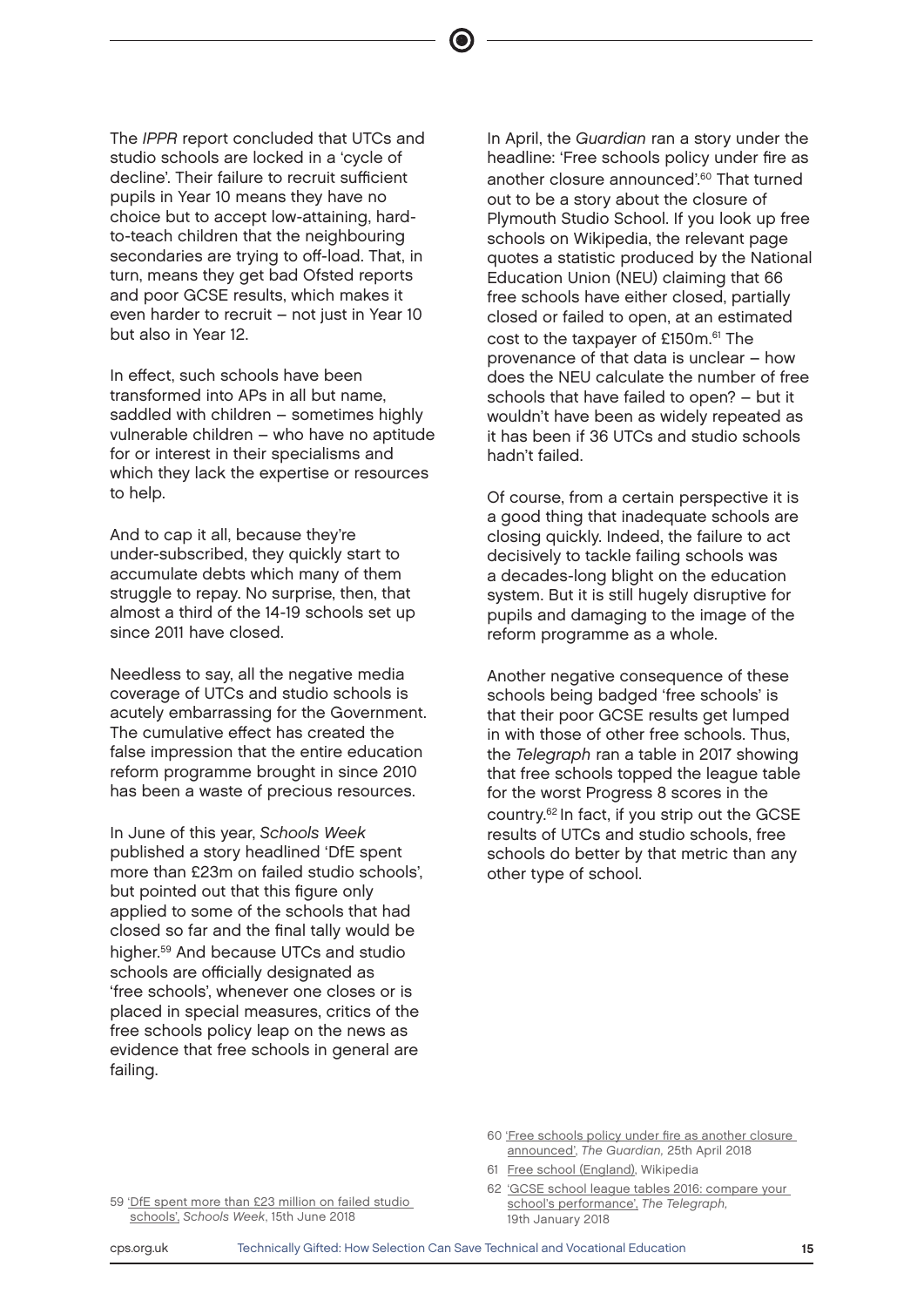## 3. The Case for Selection

The first part of this report established that there is an urgent need in Britain for a decent system of secondary technical and vocational education – and for a wider cultural shift to give such an approach genuine parity with an exclusively academic pathway. The second part established that, for all the efforts that have been made, the current set-up is simply not meeting this need – indeed, the existing UTC and studio school system appears close to collapse. So what to do?

#### Closing the age gap

For many education reformers, the fundamental problem here is the age at which children can enrol at technical/ vocational schools. Admitting pupils at 14 will always sit oddly within an education system built around two fundamental transfer points – the initial choice of school at age 11 and then the decision, aged 16, of whether to do A levels or seek vocational qualifications. One suggestion for how to rescue the UTCs and studio schools is simply to change the age range of these schools, either to 11-19 or 16-19, thereby avoiding the problems that come with having to recruit pupils at 14.

Yet as mentioned above, the consensus among psychologists is that aptitude

for technical/vocational education isn't detectable until a child has gone through puberty, i.e. when they're about 14, so changing the age range to 11-19 makes little sense.<sup>63</sup> In addition, how many 11-yearolds have made up their minds about the particular occupation they'd like to pursue, even in the most general sense? And among those that have, how seriously should we take their preferences? By the time children are 14, however, such choices are more credible.

Provided you don't assume that aptitude for technical/vocational education is inversely proportional to academic ability, you cannot determine whether an 11-year-old child is suited for this type of education simply by having them sit an intelligence test. That was the prejudice that contributed to the failure of 'technical grammar schools'.

At 14, by contrast, the aptitude of some children for this type of education is already apparent, not least because they've begun to develop an interest in particular technical/vocational subjects – in some cases, a passionate interest.

What about changing the age range of UTCs and studio schools to 16-19? That would appear to make more sense – and there are some successful 16-19 free schools that specialise in the performing arts, such as LIPA Sixth Form College in Liverpool and ELAM in London. But it probably wouldn't save the current 14-19 schools either.

The post-16 sector is a crowded market and recruitment at 16 is highly competitive. In addition, post-16 funding is less generous than it is for younger pupils, meaning

<sup>63</sup> Not all psychologists believe a child's aptitude for technical/vocational education can be detected at 14, but most agree that it isn't detectable at the age of 11.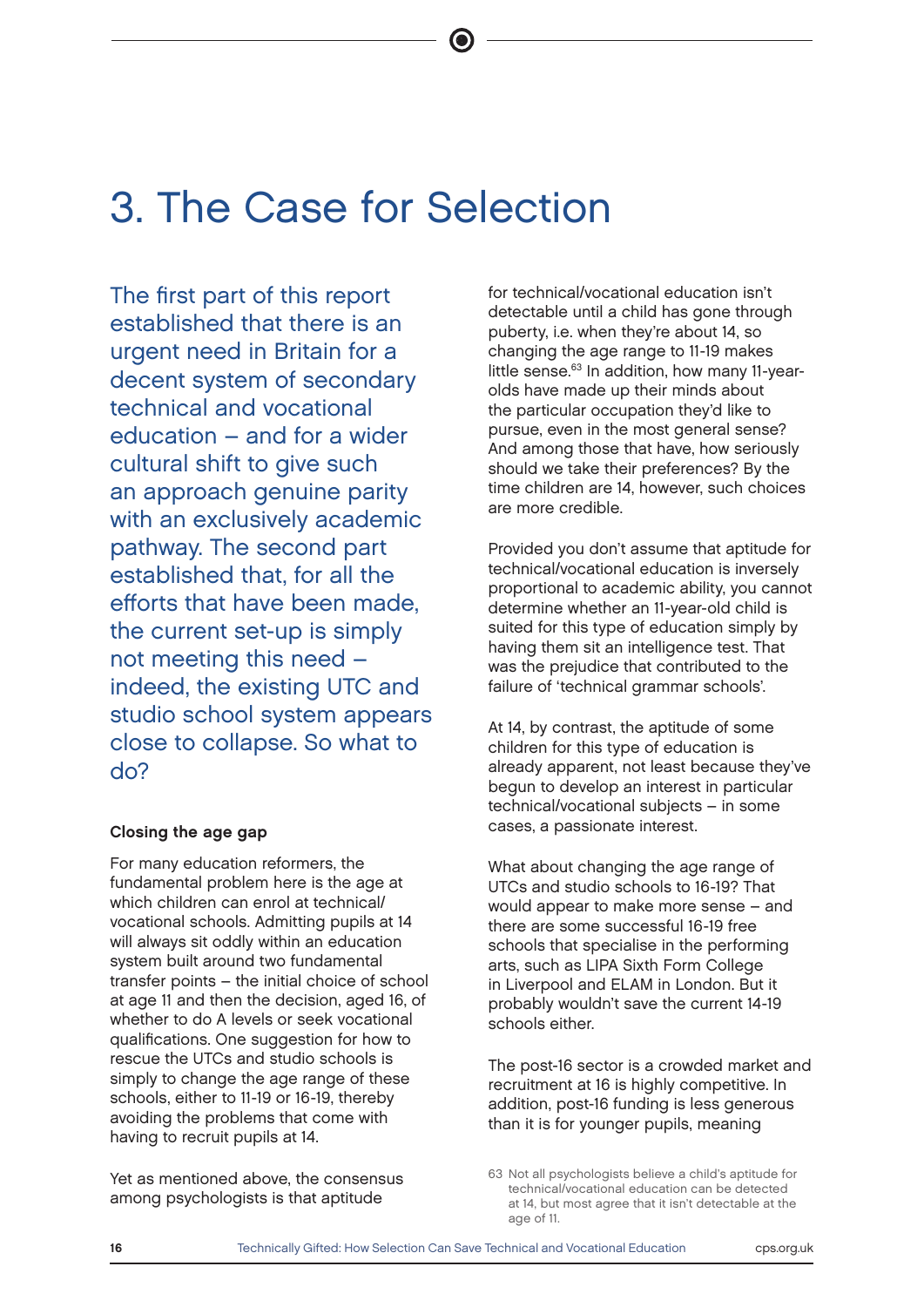UTCs and studio schools would be faced with even tighter budgets if they had to dispense with 14- to 16-year-olds.

The DfE's rule-of-thumb when it comes to post-16 education is that an academy or further education college (FE college) with fewer than 1,000 students isn't financially viable. Yet all UTCs and studio schools have a lower capacity than that – most considerably lower.

Finally, if we shift the age of transfer to these schools to 16, the likelihood is that the children applying to them would be those who had fared poorly in their GCSEs, just as sixth forms and FE colleges tend to sort children into sheep and goats. In effect, it would just create another tributary into which age-old class prejudices would flow – a significant reason why attempts to improve technical and vocational education at the post-16 stage have almost always floundered.

The benefit of admitting pupils at 14, in addition to allowing them to focus on the cultivation of occupational skills they already have an aptitude for, is that it creates an opportunity to challenge the widespread assumption that technical/ vocational education is just suitable for 'average and below average' children.

In the successful selective schools of the United States and South Korea, discussed below, the age at which children transfer to technical/vocational schools is 14. Selection at age 14, in other words, is what works – both at home and abroad. But only if, as stated above, students attending these selective schools are expected to do at least five academic GCSEs alongside their technical/vocational qualifications and the schools are not regarded as a soft option.

Provided they follow this rubric, Alison Wolf's argument – that it's sensible for children to delay specialising in technical/vocational subjects and focus on a 'common core' of academic GCSEs until they are 16 to keep their options open – does not apply. In fact, children who at 16 have a number of technical/vocational qualifications under their belt along with the 'common core'

will have more options than those who've eschewed those qualifications and just focused on academic subjects. They can pursue a course of A level study, but if they decide not to they will find it easier to enrol on Level 3 technical/vocational courses, such as the new T-levels – which, incidentally, specialist 14-19 schools will be well-positioned to deliver.

If students do choose this route, and decide to remain at their specialist schools, their technical/vocational education in Key Stages 4 (14-16) and 5 (16-19) will be more all-encompassing and coherent than if they delay transferring to a specialist school until the age of 16.

Admittedly, embarking on a course of T-level study instead of doing three 'facilitating' A-levels at a mainstream school or sixth form college will make it harder to secure a place at a Russell Group University.<sup>64</sup> But by the same token, doing those A-levels might make it harder to get a place at one of the new Institutes of Technology, an FE college or a polytechnicturned-university.<sup>65</sup> Children will have to make a choice about which path to follow at 16 – but that's a choice they have to make at present. Choosing to do some technical/ vocational subjects at Key Stage 4 will not bring forward that choice provided they also do the 'common core'.

<sup>64</sup> ['Informed Choices: A Russell Group Guide to](https://www.russellgroup.ac.uk/media/5686/informed-choices-2018-1-6th-edition-final.pdf)  [Making Decisions about Post-16 Education'](https://www.russellgroup.ac.uk/media/5686/informed-choices-2018-1-6th-edition-final.pdf), Russell Group, 2017/18. The 'facilitating' subjects are Maths, Further Maths, English Literature, Physics, Biology, Chemistry, Geography, History and Languages.

<sup>65</sup> The '[Building our Industrial Strategy](https://beisgovuk.citizenspace.com/strategy/industrial-strategy/supporting_documents/buildingourindustrialstrategygreenpaper.pdf)' Green Paper proposed the creation of Institutes of Technology – 'high-quality, employer-led, 18+ institutions specialising in the delivery of higher-level technical skills that employers need'.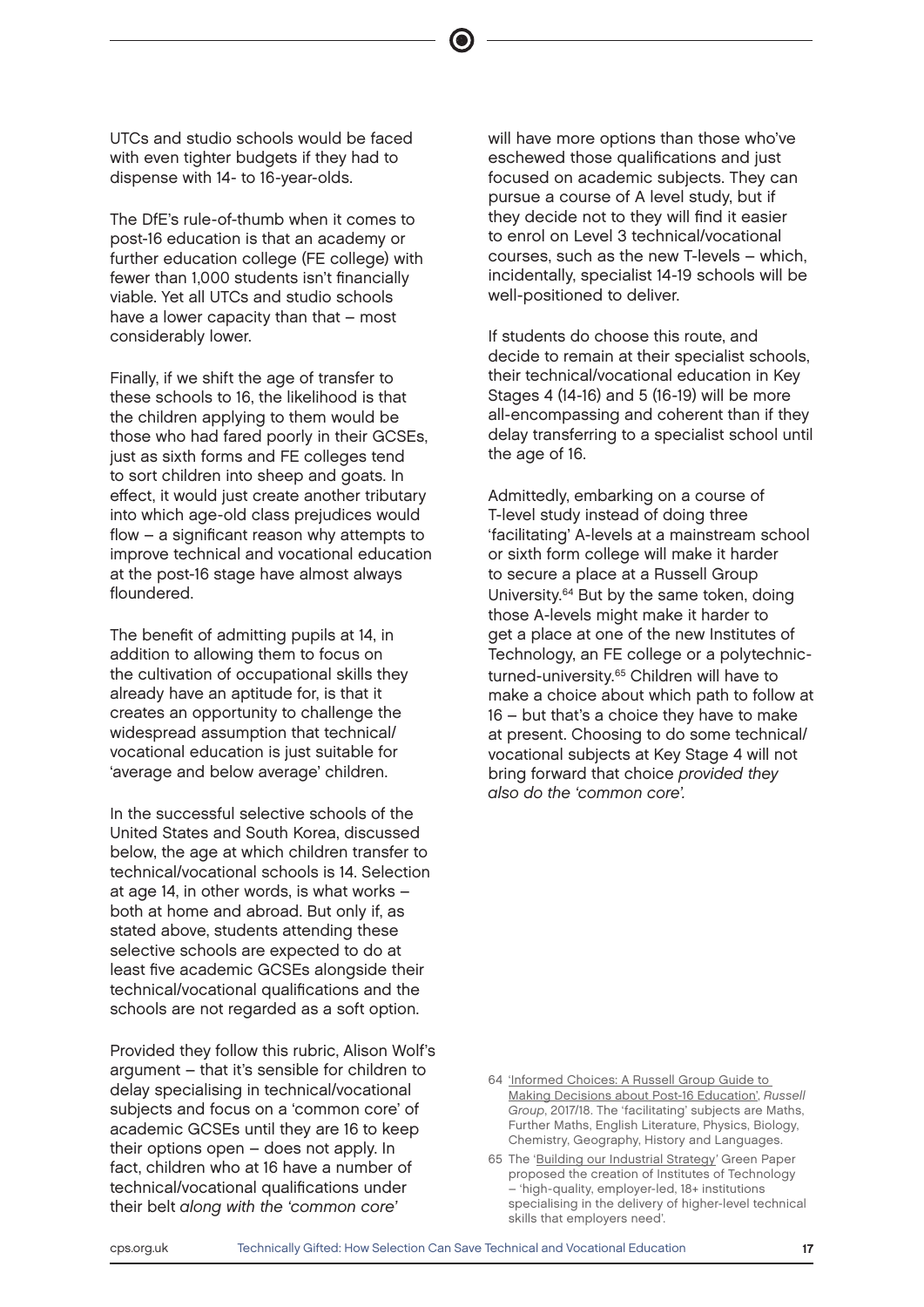#### Saving technical education

How, then, can we save England's specialist technical/vocational schools? The answer, I believe, is to learn from the most successful examples at home and abroad – and allow these schools to select children according to aptitude for their specialisms.

On the face of it, this seems self-defeating. After all, if 14-19 schools start turning away those applicants who aren't suited to their specialist provision, they will end up with fewer pupils than they have at present, not more, thereby making their problems even worse.

However, while that might happen in the short term, it would lead to a swift improvement in their GCSE results and a corresponding improvement in their Ofsted ratings – which, in turn, would make it easier to recruit in future years. In short, it would break the 'cycle of decline' – and it might even lead to an immediate boost in numbers.

At the moment, potential pupils and their parents are currently put off from applying, not just because of poor results, but also because they worry that the sort of children currently being admitted – the 'struggling' students being off-loaded by neighbouring comprehensives – pose a threat to their children's safety as well as their education.

In a report published in July, Ofsted said that behavioural problems were rife at UTC@Harbourside, the most recent UTC to announce its closure. 'Bullying, especially in Key Stage 4, is frequent,' the inspectors reported. 'Some of it is racial. Adults do not act decisively enough to stop it and prevent repetition.' The report concluded that many students at UTC@Harbourside are 'miserable'.<sup>66</sup>

There is also the psychological consideration that turning some children away will automatically make these schools more attractive. Grammar schools are among the most oversubscribed schools in

England, in part because they're perceived to be exclusive. Securing a place is often compared by parents to winning the lottery.<sup>67</sup>

Selection would also appear to be the solution favoured by the BDT, the organization that licenses and oversees UTCs. In July 2017, following publication of a report it commissioned from the NFER, it called on heads to 'assess' the suitability of children for technical/vocational education before steering them towards 14-19 schools.

Peter Wiley, the BDT's Director of Education, pleaded with school leaders and teachers at neighbouring schools to visit UTCs so they understand what's on offer and then 'keep track of pupils who perform well' in STEM subjects, or who demonstrate good spatial skills, with a view to urging them to transfer.

This was condemned by a procomprehensive lobby group as a form of covert 'selection' – in effect conceding that it could result in comprehensives losing highly capable children to specialist 14-19 schools.<sup>68</sup> Yet assuming that did happen, the evidence that it would harm children 'left behind' at mainstream schools – the main argument against increasing selection – is threadbare, particularly as there are so few UTCs and studio schools.<sup>69</sup>

Allowing specialist 14-19 schools to select was also a soft recommendation of a 2010 report commissioned by the Edge Foundation/BDT and written by two academic experts in the field. It looked at trends in technical and vocational education since the 1880s in the UK, Germany, the United States, Japan and Sweden with a view to designing UTCs to maximise their chances of success.

- 68 ['UTCs want 'best fit' pupils',](https://schoolsweek.co.uk/utcs-want-best-fit-pupils/) Schools Week, 1st July 2017
- 69 The author wrote about the supposedly negative effects of grammar schools for the T[imes](https://www.tes.com/news/there-case-more-grammars-instead-lets-create-more-comps-grammar-school-curricula)  [Educational Supplement](https://www.tes.com/news/there-case-more-grammars-instead-lets-create-more-comps-grammar-school-curricula) last year.

<sup>67</sup> ['England's most oversubscribed schools'](https://www.telegraph.co.uk/education/secondaryeducation/3136659/Englands-most-oversubscribed-schools.html), The Telegraph, 4th October 2008

<sup>66</sup> [''Inadequate' Ofsted report exposes bullying at](https://schoolsweek.co.uk/inadequate-ofsted-report-exposes-bullying-at-doomed-utc/)  [doomed UTC',](https://schoolsweek.co.uk/inadequate-ofsted-report-exposes-bullying-at-doomed-utc/) Schools Week, 4th July 2018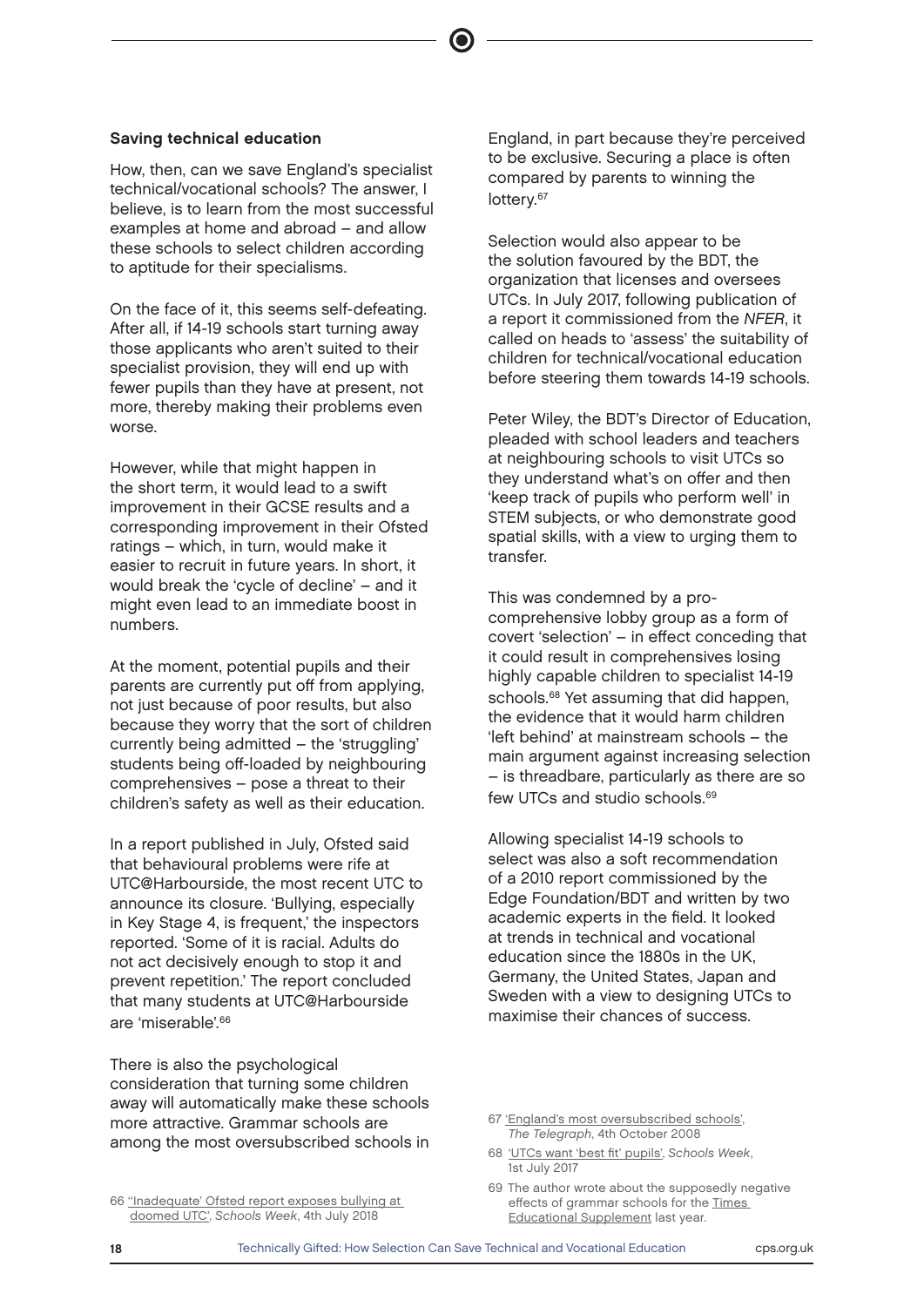The report did not explicitly endorse selection, but it suggested that a good model for UTCs would be the magnet career academies of the USA, which serve 14- to 18-year-olds, many of which are selective. Indeed, it singled out the selective career academies in Monmouth and Bergen counties in New Jersey, which have excellent relationships with local biotech, engineering and design technology firms, as a particularly good blueprint. (See below for more detail on these schools.) 'The overall context from which they have sprung, and the specific role they seek to fulfil, is the closest match to UTCs found among the four comparator nations in this study,' the authors concluded.<sup>70</sup> Unfortunately, their advice was ignored.

#### The best of British

It is often overlooked in the current debate over technical/vocational education that the two most successful 14-19 specialist schools in England are both selective: the BRIT School for Performing Arts and Technology, founded in 1992, and Birmingham Ormiston Academy (BOA), which opened in 2011.

Both get above average results, have good Ofsted reports and, unlike most other technical and vocational schools, have a long queue of parents and children keen to enter.

The BRIT School, which was established in 1992, is a 14-19 technical/vocational school and, as such, a forerunner of UTCs and studio schools. Crucially, however, it is selective and widely regarded as a great success.<sup>71</sup> It is hugely over-subscribed, enjoys an excellent relationship with the industry it is intended to serve and boasts numerous alumni that have gone on to achieve international acclaim, including Spider-Man actor Tom Holland and singers

[in Historical and Comparative Perspective:](http://www.cea.org.uk/files/2513/6795/8000/UTCDoc.pdf)  [Considerations for University Technical Colleges'](http://www.cea.org.uk/files/2513/6795/8000/UTCDoc.pdf), William Richardson and Susanne Wiborg, Baker Dearing Educational Trust, 2010.

71 ['Britain's fame school celebrates 25th anniversary',](https://www.bbc.co.uk/news/uk-england-london-40586369) BBC News, 14th July 2017

Amy Winehouse, Leona Lewis, Kate Nash, Jessie J. and Adele.

In an article for the Times in 2016, Adrian Packer, CEO of the Core Education Trust, described how selection operates at the BRIT, where he worked for 10 years:

" I have rarely encountered a negative appraisal of its selection process. In part, that's because the BRIT School does not select on academic ability. It uses an aptitude assessment, which ascertains if there is a match between the aptitude of the child and the provision on offer.

There are winners and losers; some children gain a place and some do not. In that sense, it is no different from grammar school selection, although the first intake applies at age 14, not 11.

The main difference is that children who are not selected at age 14 invariably try again at 16 and, even if unsuccessful a second time, see it more as the school not being suited to them, rather than their having failed.<sup>72</sup>  $\blacksquare$ 

One benefit of allowing the BRIT to select is that this enables it to draw its pupils from a larger geographical area than non-selective 14-19 schools, thereby avoiding taking too many pupils from its neighbours and making enemies of them. (The same is true of magnet schools in the United States, and of technical and vocational high schools in South Korea, which have much larger catchment areas that the average U.S. or South Korean high school.)

Similarly, the fact that the BRIT only admits students who have an aptitude for one of its seven specialisms – Film and Media Production, Dance, Musical Theatre, Visual Arts and Design, Interactive Digital Design, Music and Theatre – means its pupils generally thrive while they're at the school 70 ['English Technical and Vocational Education](http://www.cea.org.uk/files/2513/6795/8000/UTCDoc.pdf) **and usually go on to find employment in** 

> 72 'A fair grammar schools system must select on [aptitude'](https://www.thetimes.co.uk/article/a-fair-grammar-school-system-must-select-on-aptitude-qgf7rfzpt), Adrian Packer, The Times, 28th December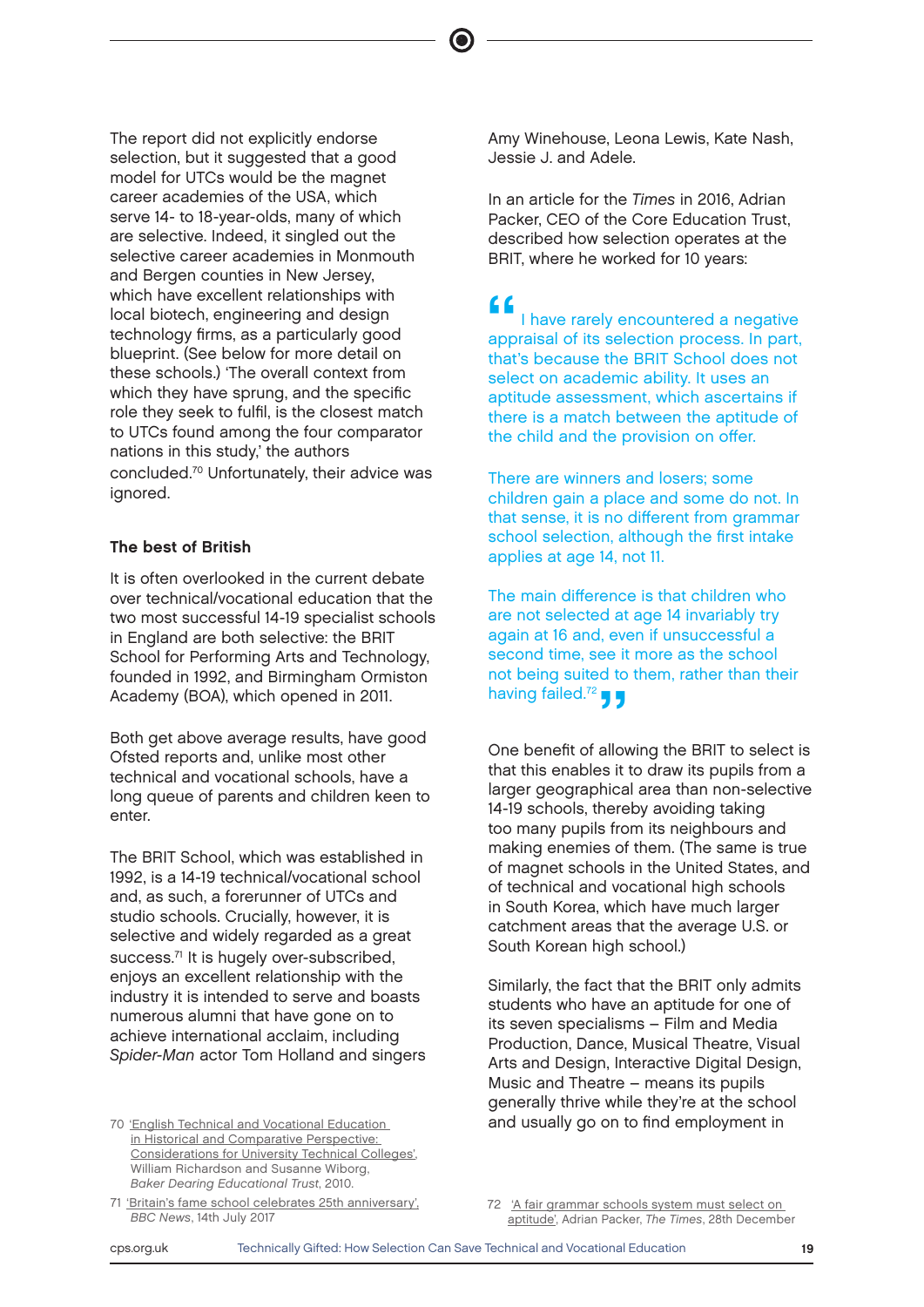these fields. In 2017, for instance, 98% of its students went into higher education, training or employment.<sup>73</sup>

According to the school's website: 'Typical professions that our students have gone into include: acting, dancing, music, stage management, technical theatre, recording studio work, filmmaking, song writing, web design, animation, event management, visual arts, fashion design and photography.' <sup>74</sup>

Another benefit of selection is that the BRIT can make sure its pupils are able to cope with doing a core of five academic GCSEs, alongside technical/vocational subjects. In 2017, an above average percentage of pupils at the school got English and maths GCSE at grade 5 or above – 46% compared to an LA average of 40.6% and a national average of 39.6%. Overall, its Attainment 8 score was 48.7 points, compared to an LA average of 45.1 and a national average of 44.6.<sup>75</sup>

Birmingham Ormiston Academy (BOA) is a similar success story. Gaynor Cheshire, the Principal, describes how the school's staff select pupils for one of its nine specialisms (Technical Theatre Arts, Broadcast, Dance, Music, Acting, Art and Design, Games Development and New Media, Musical Theatre and Music Technology):

**11**<br>
They don't look at the kids<br>
academically. They call it an aptitude<br>
toot like vary similar to a loosen So the They don't look at the kids test. It's very similar to a lesson. So the applicants have a workshop. For the performing arts it will feel similar to an audition. But for the digital arts students, who are interested in gaming, they make a game and they don't prejudge their IT ability. They judge them according to how well they're able to create a game in a group. The ones that come on to the technical theatre arts, they teach them

- 73 'Compare School Performance', Department for Education, [BRIT School for Performing Arts and](https://www.compare-school-performance.service.gov.uk/school/101849/brit-school-for-performing-arts-and-technology)  [Technology](https://www.compare-school-performance.service.gov.uk/school/101849/brit-school-for-performing-arts-and-technology), 2018
- 74 This is taken from the BRIT's [website.](https://www.brit.croydon.sch.uk)
- 75 'Compare School Performance', Department for Education, [BRIT School for Performing Arts and](https://www.compare-school-performance.service.gov.uk/school/101849/brit-school-for-performing-arts-and-technology)  [Technology](https://www.compare-school-performance.service.gov.uk/school/101849/brit-school-for-performing-arts-and-technology), 2018

about theatrical lamps. They judge the students according to how much progress they make from the beginning of the day until the end of that day. In dance, the students have often had training before. So they try and teach them something they haven't done before.<sup>76</sup>  $\blacksquare$ 

Like the BRIT, BOA has a large admissions footprint, recruiting pupils from Coventry, Dudley, Solihull, Sandwell, Walsall and Wolverhampton, as well as Birmingham, thereby ensuring it doesn't take an excessive number of students from neighbouring schools. Its destination data are good – 96% of pupils stay in education or get a job, compared to an LA average of 92% – and so are its GCSE results. Last year, 44% of its pupils got Grade 5 or above in English and Maths, with the LA averaging 40.2%, and its Attainment 8 score was a healthy 53 points, compared to an LA average of 46.1.<sup>77</sup> It also has a positive Progress 8 score. Thanks, in part, to these results it is over-subscribed by a factor of 2:1.

The Principal is in no doubt about what accounts for the school's success, as well as the success of the BRIT. 'The BRIT School and BOA are successful because we are able to select our students,' she says. 'But we don't select them on academic ability. We select them on their potential in the arts.' <sup>78</sup>

Both Gaynor Cheshire and Adrian Packer stressed that the two schools select on aptitude rather than academic ability. In conversation, the Principal of BOA emphasised the fact that it is an 'inclusive' school in spite of being selective, and the admissions data bear that out. Fifteen percent of its pupils have been eligible for free school meals at some point in the

- 76 Gaynor Cheshire interviewed by the author on 18th June 2018
- 77 ['Compare School Performance'](https://www.compare-school-performance.service.gov.uk/school/136944/birmingham-ormiston-academy), Department for Education, Birmingham Ormiston Academy, 2018
- 78 Gaynor Cheshire interviewed by the author on 18th June 2018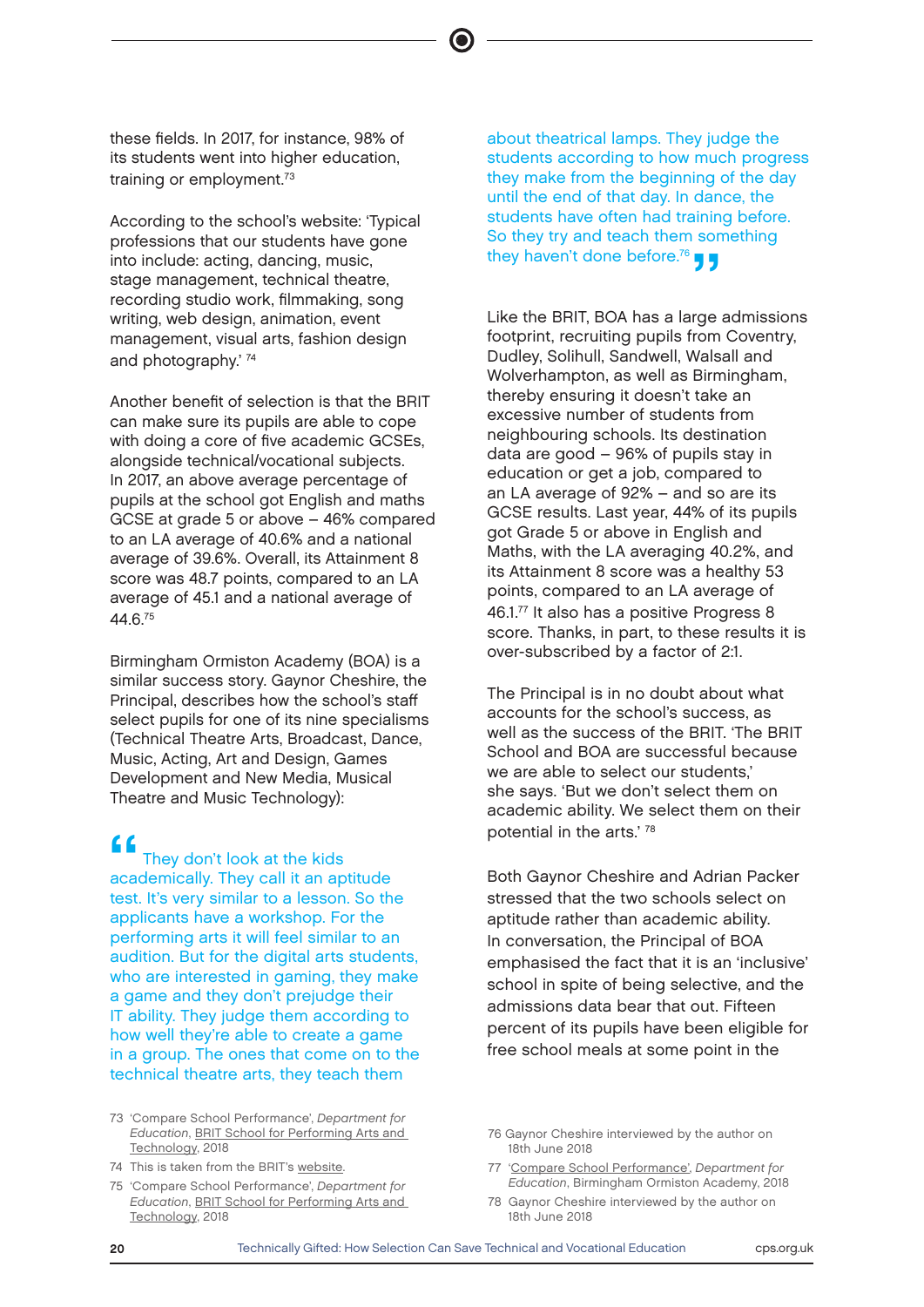past six years and far higher than the average for selective schools (7%).<sup>79</sup> For the BRIT, the figure is 28.5%.<sup>80</sup>

There is little doubt that attending one of these schools can be transformative for students who already have a passion for the arts. The Principal of BOA shared an email that she had received from a pupil named Priya Sidhu:

f f<br>
I have been a pupil at BOA for<br>
the past four years. I studied Creative<br>
Digital Madia Praduction and want and I have been a pupil at BOA for Digital Media Production and went onto Broadcast. I wanted to congratulate you on what a truly creative, inspiring and hard-working place our school is. The dedication from teachers and staff is on another level. … BOA students are the most hard working, dedicated and multitasking teenagers I know. That all comes down to the way BOA only expects the best from us and to push for the best results. … BOA truly trained me for the real world in preparing for interviews and networking as well as having the same equipment as industry. I have been offered an apprenticeship at Warner Bros, accepted into Ravensbourne University, been given a place at National Film and Television school being one of the youngest ever applicants to be accepted into this prestigious institution and also have a final stage interview for Channel 4

next week.<br>The method the<br>students is to a The method the BRIT and BOA use to select students is to give them what amounts to an audition, inviting them to spend a day in the school where they're observed performing a number of tasks in the specialism they've applied for. But there are also written tests children can take to detect whether they have any aptitude for particular technical/ vocational subjects.

One such practical test is called the Sherwood Technology Aptitude Test. Similar tests are used to select adolescent children for technical/vocational schools in Europe and the United States, such as the 14-18 magnet career academies.

In addition, written aptitude tests are frequently used by British firms to assess applicants for apprenticeships in skilled occupations and it was normal for them to be taken by 14/15-year-olds until the school leaving age was raised to 16 in 1972. For instance, printing firms in Edinburgh used to employ psychologists to give 14-year-olds a battery of aptitude tests before deciding whether to offer them apprenticeships. These firms certainly didn't regard applicants' suitability to work in their trade as inversely proportional to their general cognitive ability.<sup>81</sup>

Setting up high-quality, selective, specialist schools on the BRIT or BOA model would not just improve the reputation of technical and vocational education. It would also appeal hugely to employers who are currently having to make good the skills gap via inwork education, or by recruiting from abroad. There is enormous potential for sponsorship or partnership arrangements with successful British firms, which would ensure that the fundamentals required for a particular industry are being taught, preparing the pupils for T-levels and work placements and ultimately graduation into the workforce.

#### The international examples

South Korea, which was judged by Pearson in its Learning Curve report to have the second-best education system in the world,<sup>82</sup> has a tier of successful selective technical/vocational schools.

South Korea's upper secondary education

79 ['Schools, Pupils and their Characteristics',](https://assets.publishing.service.gov.uk/government/uploads/system/uploads/attachment_data/file/719226/Schools_Pupils_and_their_Characteristics_2018_Main_Text.pdf) Department for Education, Jan 2018

- 80 All the performance data for the BRIT and BOA taken from the DfE's 'Compare School Performance' dashboard.
- 81 Professor Ian Deary interviewed by the author on 14th July 2018
- 82 'The Learning Curve', Economist Intelligence Unit, Pearson, 2012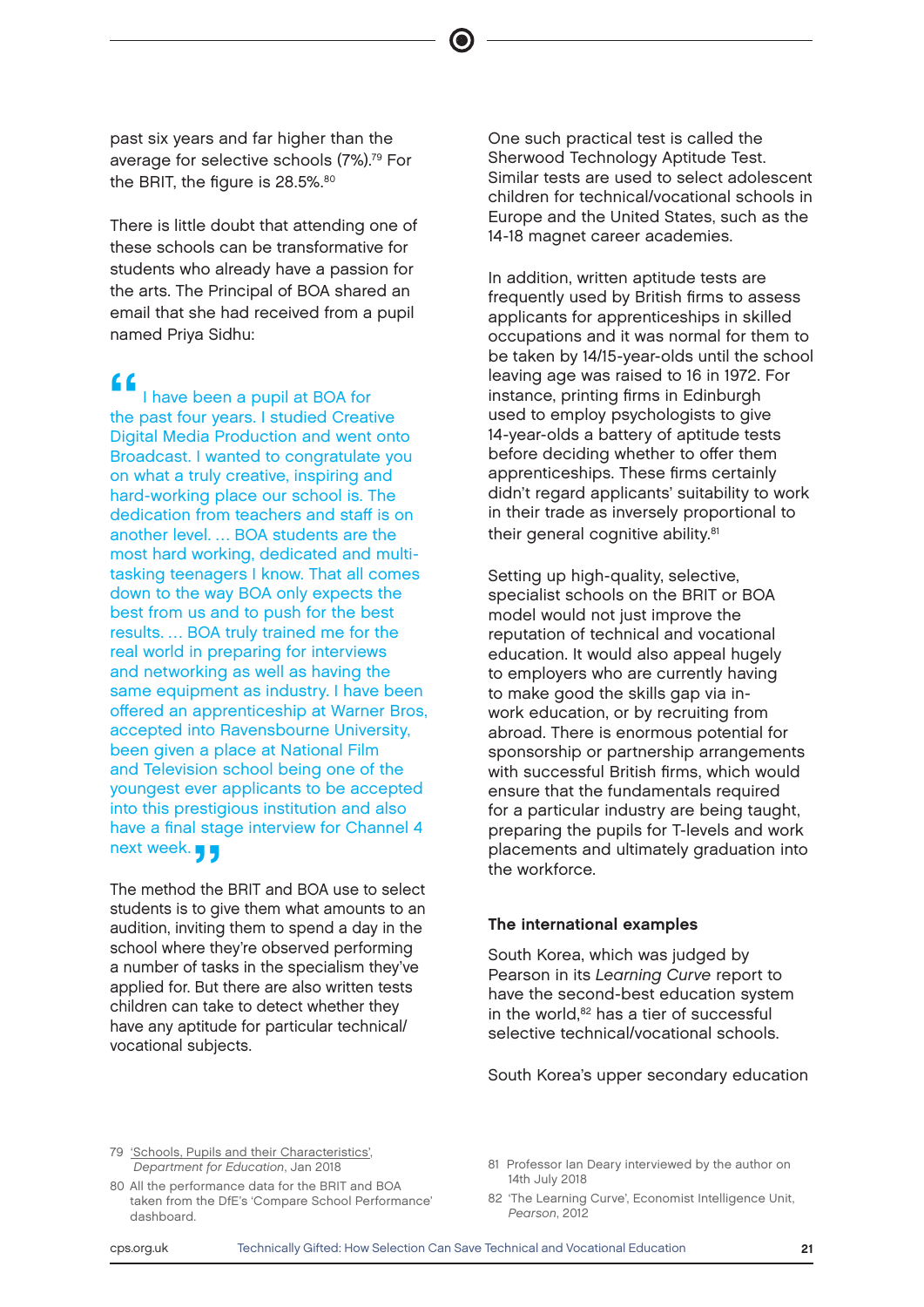schools, known as 'high schools' and which cover the years 15-18, are divided between general high schools, vocational high schools, science high schools and high schools with particular occupational specialisms, such as languages and the arts. The vocational schools and the specialist schools are not seen as being at the bottom of the pile, as UTCs and studio schools are, partly because they are selective.

As a result, these schools are popular with students. When the South Korean government began to prioritise schools with an emphasis on traditional academic subjects in the 1990s and early 2000s, it prompted a rebellion from students who continued to apply in large numbers to the vocational and specialist schools.

The resulting lack of places forced the government to retreat. In 2011, for instance, 30,000 applicants to vocational and specialist schools were rejected, not because they failed the entrance exam, but because there were insufficient places.<sup>83</sup> The government eventually concluded that it had made a mistake and set a target of increasing the number of students at vocational schools to 29% by 2022.<sup>84</sup> In spite of the growing number of technical/vocational schools since the policy change, demand still outstrips supply, with 37,000 disappointed applicants in 2016.<sup>85</sup>

At the top of the technical/vocational tree in South Korea are the Meister Schools, a highly selective group of technical/vocational high schools that were established in 2010 and where the students are referred to as young 'Meisters', the German term for master craftsman. A report for the World Economic Forum describes Meister Schools as follows:

**focuses on basics (including computer)**<br>
focuses on basics (including computer) The first year of Meister Schools literacy and a foreign language) and exposes the 574 students to a variety of industries, including new media contents, energy, machinery, mechatronics and telecommunications, among many others. In the second and third year, they choose a specialty and spend most of their time in a practice environment. Students are also taught 'soft skills' such as global manners and workplace etiquette. They subsequently participate in internships and fieldwork, which can lead to a job offer as early as the end of their first  $year<sup>86</sup>$  ,  $\blacksquare$ 

To gain a place, students either have to pass an entrance exam or get good enough grades to transfer from another vocational or specialist school. The Meister schools only account for two per cent of all South Korean schools, but 93% of their graduates end up in employment, well ahead of other schools (and most of the remaining seven per cent go on to further study).<sup>87</sup>

A key factor, according to the OECD, is that these schools 'can adapt their curriculum to industry needs', which means they are seen as preparing their students to work in particular occupations.<sup>88</sup>

Of course, not every pupil can be a Meister. But examples from the United States confirm that selective technical and vocational education can also deliver excellent results.

'Magnet schools' are specialist 14-18 schools that admit students from beyond the normal school catchment zones as designated by the district authorities. Of these, a minority are technical or technical/ vocational in nature. While some of these schools admit pupils via lottery, others

- 86 ['The Competitive Repository: South Korea](http://www3.weforum.org/docs/WEF_2014_South_Korea.pdf)  [Meister Schools',](http://www3.weforum.org/docs/WEF_2014_South_Korea.pdf) Word Economic Forum, 2014
- 87 'Vocational schools gain ground in tight job market'. Korea Herald, 20th February 2013
- 88 'OECD skills strategy diagnostic report: Korea', OECD, 2015

<sup>83 &#</sup>x27;Enrollment in vocational schools surges', Korea Joongang Daily, 23rd January 2017

<sup>84</sup> [South Korea: Career and Technical Education,](http://ncee.org/what-we-do/center-on-international-education-benchmarking/top-performing-countries/south-korea-overview/south-korea-school-to-work-transition/)  [National Center on Education and the Economy,](http://ncee.org/what-we-do/center-on-international-education-benchmarking/top-performing-countries/south-korea-overview/south-korea-school-to-work-transition/)  [2015](http://ncee.org/what-we-do/center-on-international-education-benchmarking/top-performing-countries/south-korea-overview/south-korea-school-to-work-transition/)

<sup>85 &#</sup>x27;Enrollment in vocational schools surges', Korea Joongang Daily, 23rd January 2017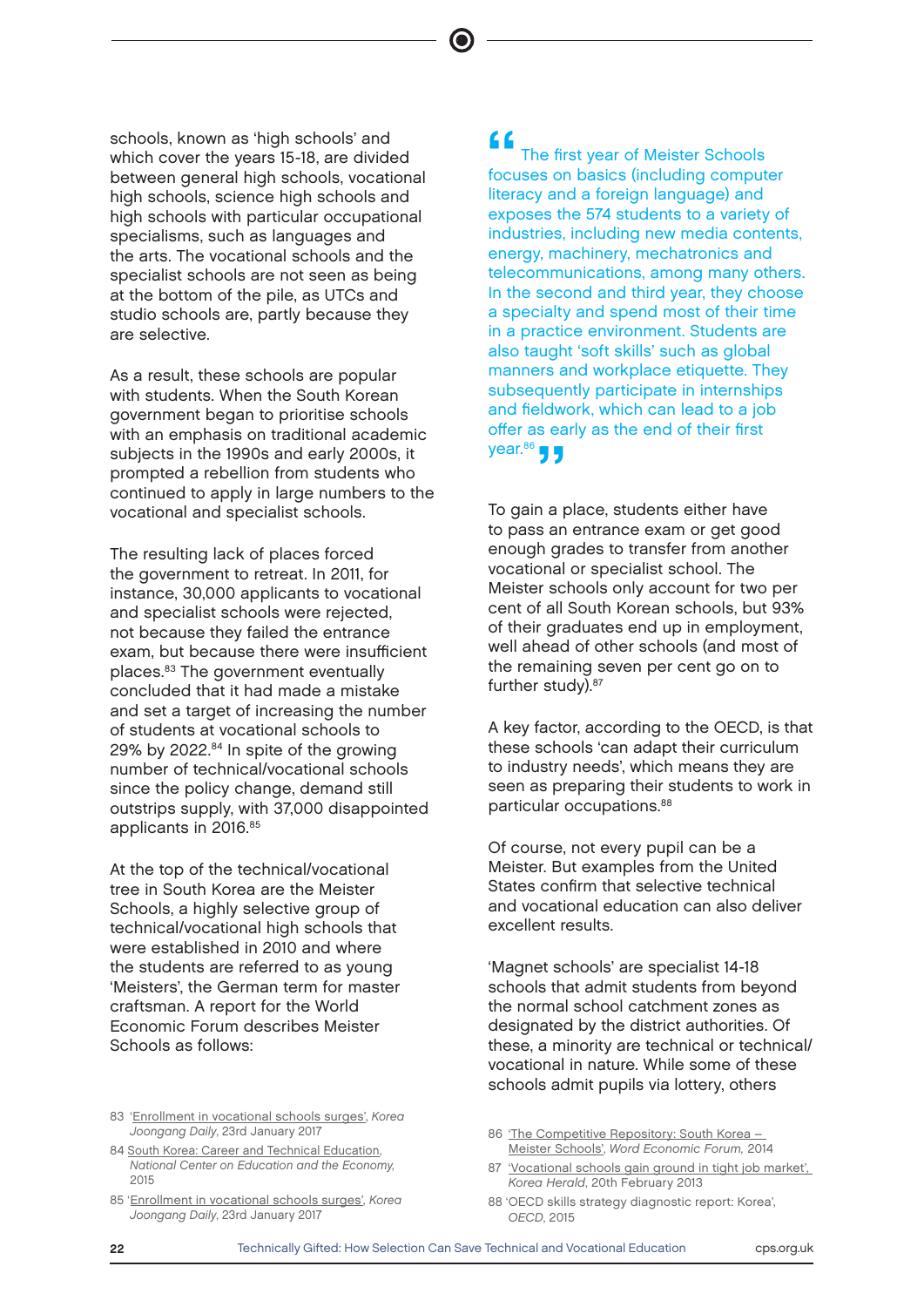are selective – and among the most successful of these are the 14-18 technical/ vocational schools in Monmouth and Bergen counties in New Jersey.

These schools, which work closely with leading local employers, are some of the best in the state and many of their students go on to obtain places at top universities, such as Princeton, Yale and MIT.<sup>89</sup> According to US News & World Report's 2016 rankings of America's best high schools, seven of the top 10 high schools in New Jersey are vocational/technical schools.<sup>90</sup> That's impressive given that only around 10% of New Jersey's public schools are vocational/ technical schools.

The development of Bergen County's vocational/technical school system dates back to the late 1980s, when a forward-looking superintendent named John Grieco decided to bring high-tech 'enrichment' classes to students wanting to pursue their interest in subjects like electronics and computing. This began with classes before and after the school day, but gradually the schools offering these classes became the successful specialist academies they are today.

The Bergen schools focus on a wide range of vocational/technical subjects, but the key to their success is that none are seen as a second preference by students or by teachers as an alternative pathway for children who struggle with academic subjects. Consequently, they are massively over-subscribed. For instance, Bergen County Academies (BCA), a technical/ vocational school that admits students from the whole of Bergen County, has approximately 1,450 applicants for its 275 places each year.<sup>91</sup>

Another country that is often held up by evangelists of technical/vocational education is Germany and its tripartite system, which divides children into three different types of schools. This used to work well. In 1979, in West Germany, 18% of children at secondary schools attended Gymnasia, the equivalent of grammar schools; 24% went to Realschulen, intended for children of intermediate ability; and 49% were enrolled at Hauptschulen, the equivalent of secondary moderns.<sup>92</sup>

One reason that comparatively little stigma was attached to attending Hauptschulen is that more than 70% of 16-18 year-olds ended up securing good apprenticeships back then, with a clear pathway to a good career. However, as those opportunities have declined, so too has the popularity of these schools.

By 2005, the number attending Hauptschulen had fallen to 21%<sup>93</sup> and they were increasingly seen as 'leftover' schools by children and parents. Indeed, in the last few years, Hauptschulen and Realschulen have merged into a single school type in more than half German Landers. Gymnasia, by contrast, have become more and more popular and correspondingly more comprehensive in their intakes (although Germany also has comprehensive schools in the form of Gesamtschulen). The lesson from Germany is that sorting children by academic ability, rather than aptitude, ultimately leads to technical/vocational schools being regarded as second-class institutions. In those countries that operate the most successful specialist schools, aptitude for technical/vocational subjects and academic ability are regarded as unrelated variables.

- 89 '[English Technical and Vocational Education](http://www.cea.org.uk/files/2513/6795/8000/UTCDoc.pdf)  [in Historical and Comparative Perspective:](http://www.cea.org.uk/files/2513/6795/8000/UTCDoc.pdf)  [Considerations for University Technical Colleges',](http://www.cea.org.uk/files/2513/6795/8000/UTCDoc.pdf)  William Richardson and Susanne Wiborg, Baker Dearing Educational Trust, 2010
- 90 ['NJ County Vocational-Technical Schools Top Annual](https://www.careertechnj.org/news/nj-county-vocational-technical-schools-top-annual-list-of-best-high-schools/)  [List of Best High Schools',](https://www.careertechnj.org/news/nj-county-vocational-technical-schools-top-annual-list-of-best-high-schools/) CareerTechNJ, 19th April 2016
- 91 '[Exam Schools: Inside America's Most Selective](https://www.amazon.co.uk/Exam-Schools-Inside-Americas-Selective/dp/0691156670)  [Public High Schools](https://www.amazon.co.uk/Exam-Schools-Inside-Americas-Selective/dp/0691156670)', Chester E. Finn, Jr. & Jessica A. Hockett, Princeton University Press, 2012
- 92 ['English Technical and Vocational Education](http://www.cea.org.uk/files/2513/6795/8000/UTCDoc.pdf)  [in Historical and Comparative Perspective:](http://www.cea.org.uk/files/2513/6795/8000/UTCDoc.pdf)  [Considerations for University Technical Colleges',](http://www.cea.org.uk/files/2513/6795/8000/UTCDoc.pdf) William Richardson and Susanne Wiborg, Baker Dearing Educational Trust, 2010
- 93 ['English Technical and Vocational Education](http://www.cea.org.uk/files/2513/6795/8000/UTCDoc.pdf)  [in Historical and Comparative Perspective:](http://www.cea.org.uk/files/2513/6795/8000/UTCDoc.pdf)  [Considerations for University Technical Colleges',](http://www.cea.org.uk/files/2513/6795/8000/UTCDoc.pdf) William Richardson and Susanne Wiborg, Baker Dearing Educational Trust, 2010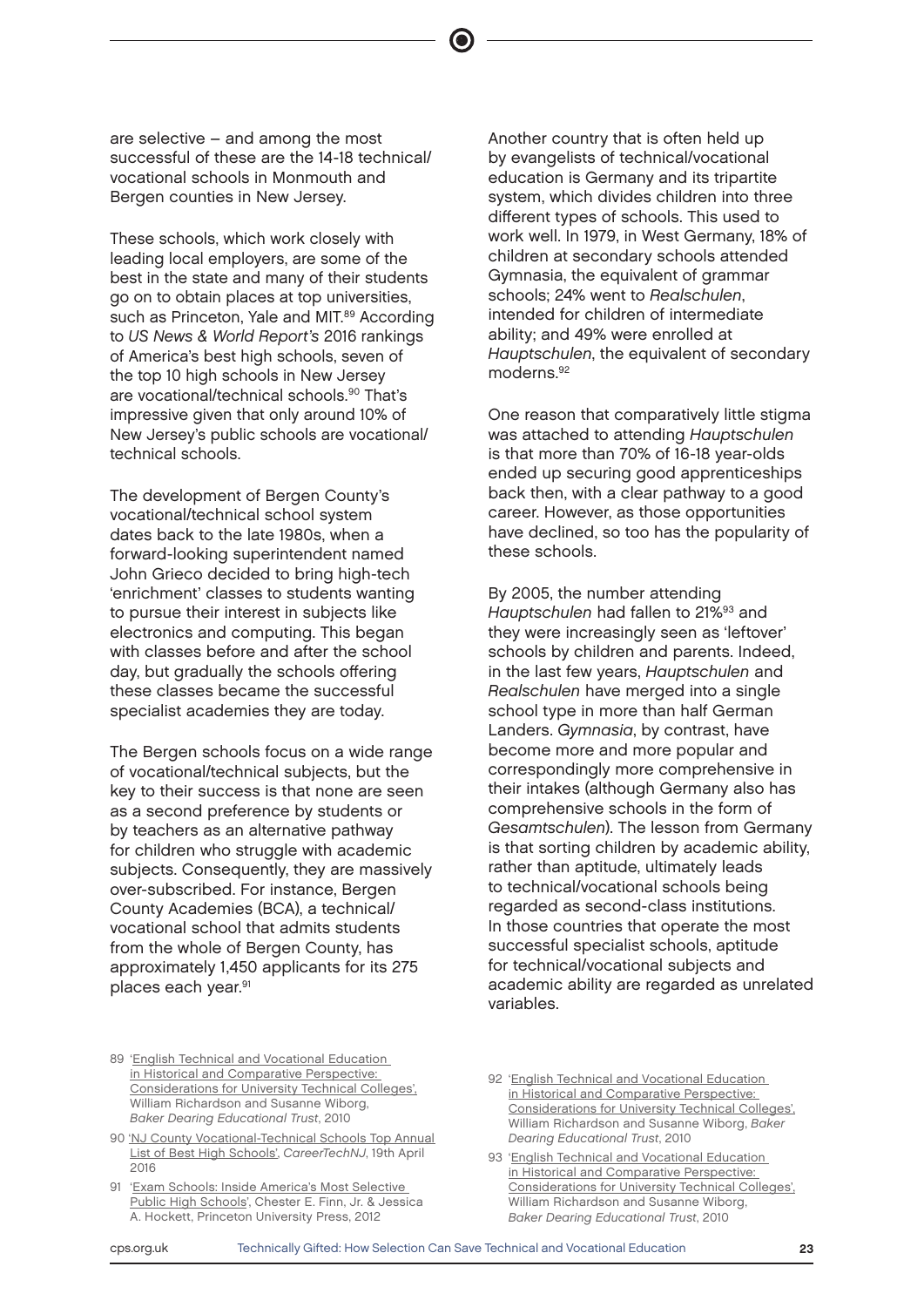## 4. How to Make Selection a Reality

Both South Korea's Meister Schools and the selective career academies of New Jersey would be good models for UTCs and studio schools to follow. But is it possible for specialist 14-19 schools to select in England?

It is widely assumed that a series of laws passed since 1998, as well as the School Admissions Code and other regulations, prohibit the creation of any additional selective schools that admit children younger than 16. The only way to overcome this, we are told, is to pass an Act of Parliament.

However, this is not correct.

UTCs and studio schools, as mentioned, are academies. That is, they have been set up – and are maintained – under the provisions of the 2010 Academies Act. As such, they are legally obliged to provide the following:

- Education for pupils of different abilities
- Education for pupils wholly or mainly drawn from the area in which the academy is situated
- A broad and balanced curriculum

These requirements must be included in the funding agreements between the charitable trusts that oversee academies and the Secretary of State for Education. But there are no other statutory requirements that have to be in these agreements.

As a matter of policy, the funding agreements also include a provision stipulating that the admissions arrangements must comply with the School Admissions Code, as well as all relevant admissions law as it applies to maintained schools, and with equalities law. But, to repeat, that is a policy decision, not a legal requirement. There is no statutory duty imposed on the Secretary of State to insist that academies comply with the Code or admissions law relating to maintained schools.

The first bullet point above, requiring academies to educate children of different abilities, prevents UTCs and studio schools selecting by ability. But it doesn't stop them selecting by aptitude. And while it is true that selection by aptitude is prohibited by the 1998 School Standards and Framework Act – unless such arrangements were already in place before 1997/8 (which exempts the three remaining CTCs, including the BRIT School), or only apply to 10% or less of a school's intake – academies are only bound by that rule as a matter of policy, not by statute.

There are at least two ways in which the Secretary of State could absolve specialist technical/vocational schools from having to comply with the ban on selecting by aptitude.

First, he could simply adopt a different policy, whereby UTCs and studio schools (and the five 14-19 technical/vocational free schools) are no longer required to comply with admissions law and change their funding agreements accordingly. While this might be subject to legal challenge – by the parents of a child who was refused a place at a particular UTC, for instance – such a challenge would be unlikely to succeed if the school's exemption from admissions law arose from a clear policy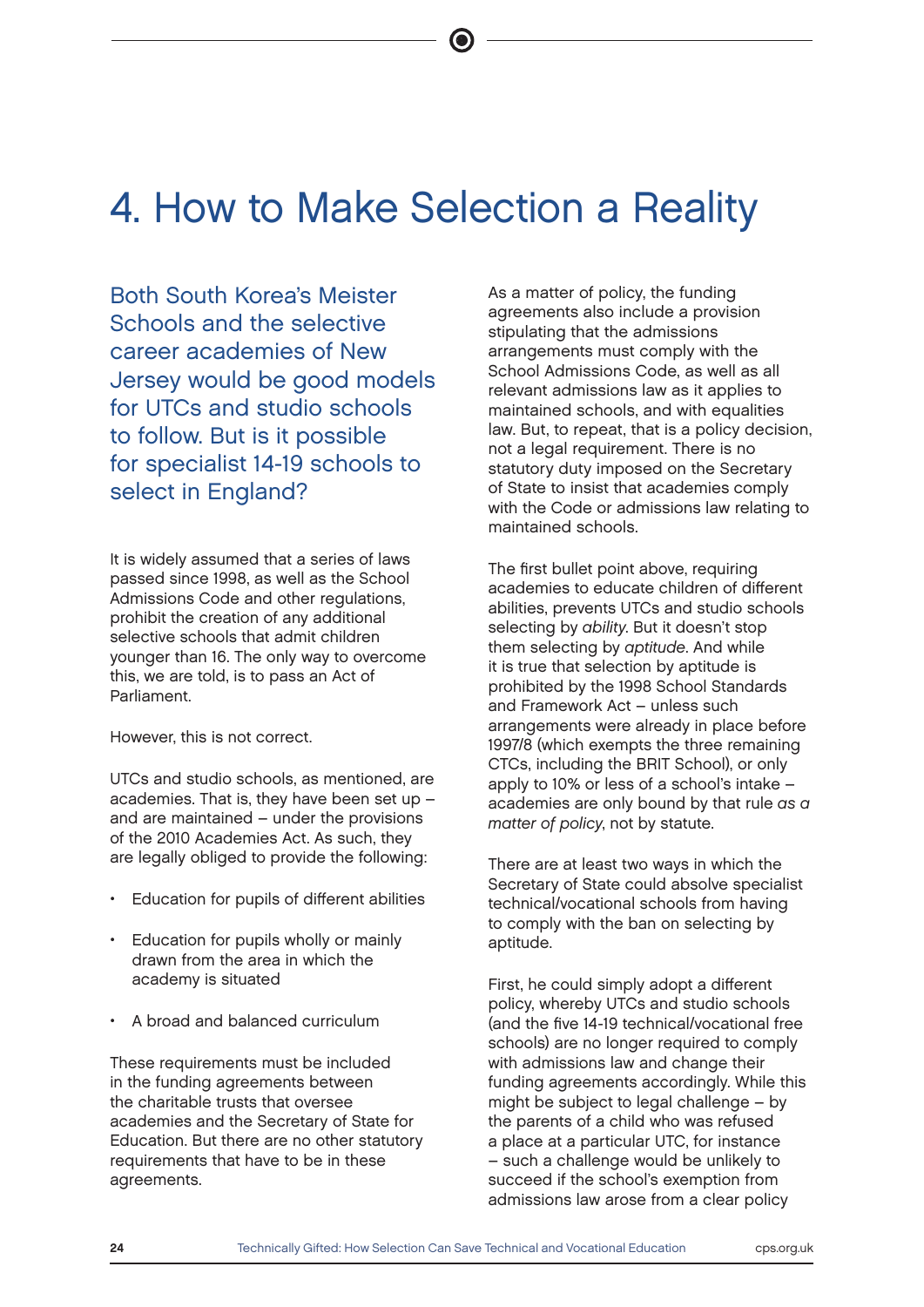decision. Moreover, there is a precedent for a state-funded school to sit outside the general admissions framework – namely CTCs, which is how the BRIT can select according to aptitude.

Second, the Secretary of State could take advantage of a proviso within the existing policy, whereby he or she can exempt particular schools from complying with the Admissions Code and admissions law in some respects 'where there is a demonstrable need.' <sup>94</sup>

If the Secretary of State decided on this route, he would need to provide a rationale as to why he was allowing 14-19 technical/ vocational schools to select on aptitude. The fate of a legal challenge would hinge, in part, on how convincing that rationale was.

However, it is not difficult to imagine what form this might take. The Secretary of State could argue that considerable public money has been spent on setting up UTCs and studio schools in order to provide local children with specialist technical/vocational education. If the schools are legally obliged to admit all-comers, it is inevitable that they will end up with a disproportionate number of disruptive and uninterested pupils, as has proved to be the case.

This prevents them from fulfilling their function, and meeting the needs either of the pupils dumped on them or those who have a genuine appetite for technical/ vocational education. The only way to ensure local children benefit in the way intended, and their needs are met, is therefore to allow the schools to select by aptitude.

As with the first option, there are precedents for academies to be granted exemptions from particular aspects of admissions law. These take the form of

94 These words are taken from paragraph 4 in the current iteration of the [School Admissions Code](https://assets.publishing.service.gov.uk/government/uploads/system/uploads/attachment_data/file/389388/School_Admissions_Code_2014_-_19_Dec.pdf) – 'Application of the Code to Academies' – which states: 'Academies are required by their funding agreements to comply with the Code and the law relating to admissions, although the Secretary of State has the power to vary this requirement where there is a demonstrable need.'

'derogations' – additional clauses in their funding agreement setting out the ways in which particular aspects of the Admissions Code and admissions law don't apply to them.

In every case, the rationale has been that these exemptions are necessary to 'benefit local children'.<sup>95</sup> Most of these 'derogations' have been for free schools to enable them to give priority in their admissions arrangements to the children of the founders. But in one case – namely, BOA – the 'derogation' grants the school permission to select its pupils by aptitude. To date, this has never been legally challenged.

If we are to rescue technical education, this model should be taken up to create a new group of technical and vocational selective schools – ideally on a cross-party basis. To reverse the bias against technical and vocational education, we need to start genuinely treating it as on a par with an exclusively academic education – not just in speeches but in decisions on the ground. In the process, we must ram the point home that aptitude for this type of education doesn't vary according to how intelligent a child is; on the contrary, the two are completely independent of each other. We must break the Gordian knot tying technical/vocational education to a lack of academic ability.

<sup>95</sup> That was the rationale provided in 2014 by Edward Timpson, then the Under Secretary of State for Children and Families, to justify including 'derogations' in the funding agreements of 54 free schools and three academies.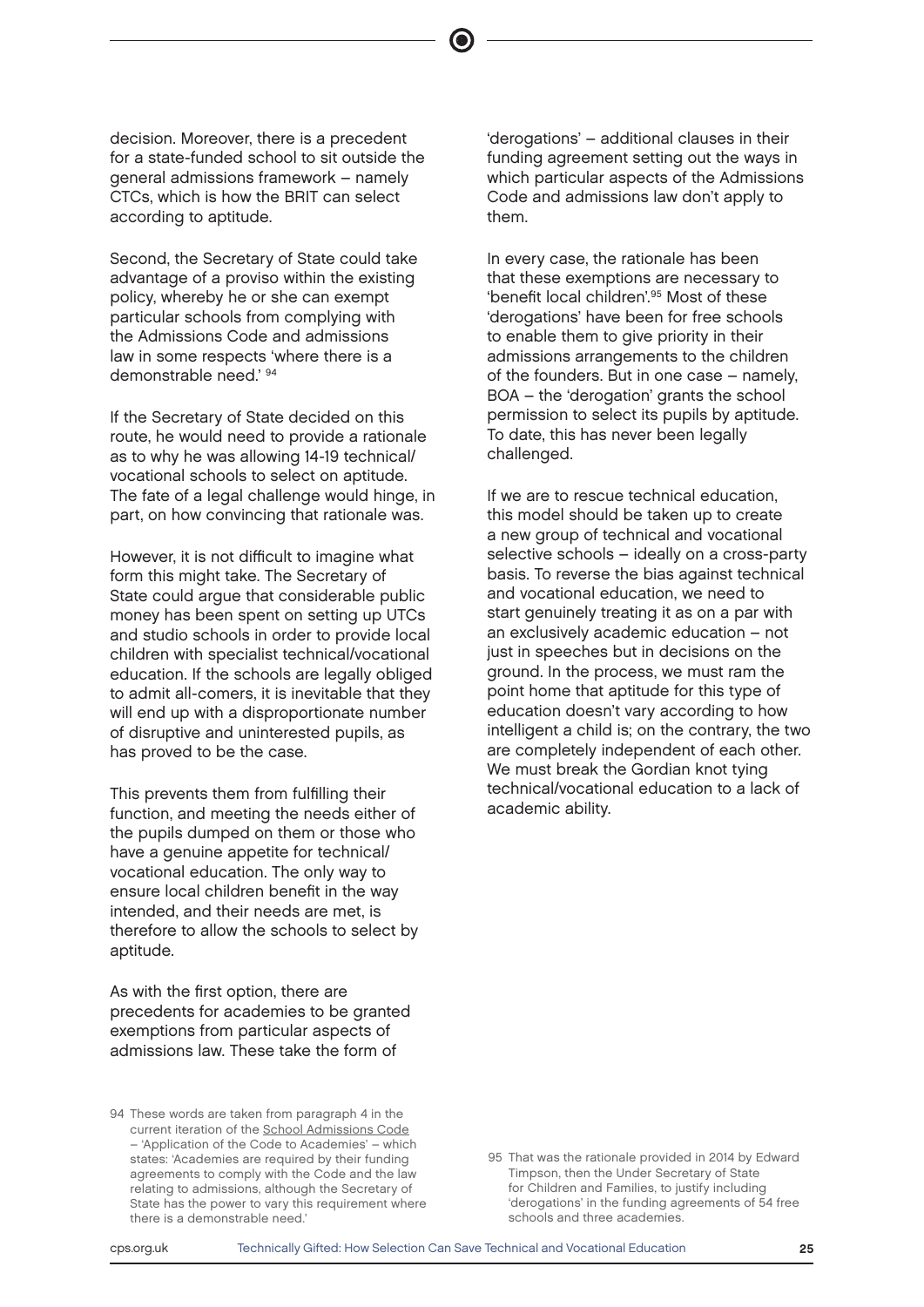### **Conclusion**

The history of technical/ vocational education in Britain is one of trial and error – and sadly more error than anything else. University Technical Colleges and studio schools are currently following that dismal precedent – but it would be a scandal if they were scrapped rather than saved, based on the lessons we have learnt at home and abroad.

Given the current skills shortage, and the likelihood that it will become more acute after we leave the European Union, there is an urgent need for high-quality technical/ vocational education for 14- to 19-year-olds. Of course, that need cannot be met entirely by the 82 remaining UTCs and studio schools; allowing them to select by aptitude must be part of a wider strategy. But one benefit of granting them this latitude is that other 14-19 schools with similar admissions arrangements could be set up.

At the moment, the Baking Dearing Educational Trust has some difficulty persuading reputable firms to sponsor new UTCs. But they might be less reluctant if the new schools were allowed to select, particularly if the firms concerned were invited to help draft the aptitude tests.

The BRIT has been such a success, and is so over-subscribed, that it is disappointing the model has only been replicated once, in the form of BOA. The reason for that is obvious: it's extremely hard to replicate the BRIT's admissions arrangements.

If that became easier, we could have a BRIT School, or a BOA, in every city in England. The opportunities currently enjoyed by young women like Priya Sidhu, who is about to start her course at the National Film School and then take up an apprenticeship at Warner Bros, could be extended to tens of thousands of young people across Britain.

Abroad, nearly every country that has rolled out successful technical/vocational schools has allowed those schools to select. And the most successful – such as New Jersey's magnet career academies and South Korea's Meister Schools – are the most selective.

Not every child has an aptitude for a particular occupation and some will struggle to cope with the 'common core' of GCSEs wherever they find themselves. But the way to improve the life chances of those children is to create more high-quality 'Alternative Provision' places, not to dump them in UTCs and studio schools, where they inevitably end up as round pegs in square holes.

At a time when the Government is focusing heavily on T-levels and apprenticeships, it is right to consider why previous attempts to boost the status of this type of education have largely failed. If the Government is serious about creating a revolution in technical and vocational education, it needs to allow the 14-19 specialist schools to select for aptitude so these institutions can become beacons of excellence, sending a message that this type of education is not for children who struggle in mainstream schools, but a valuable pathway for those with a real flair for it.